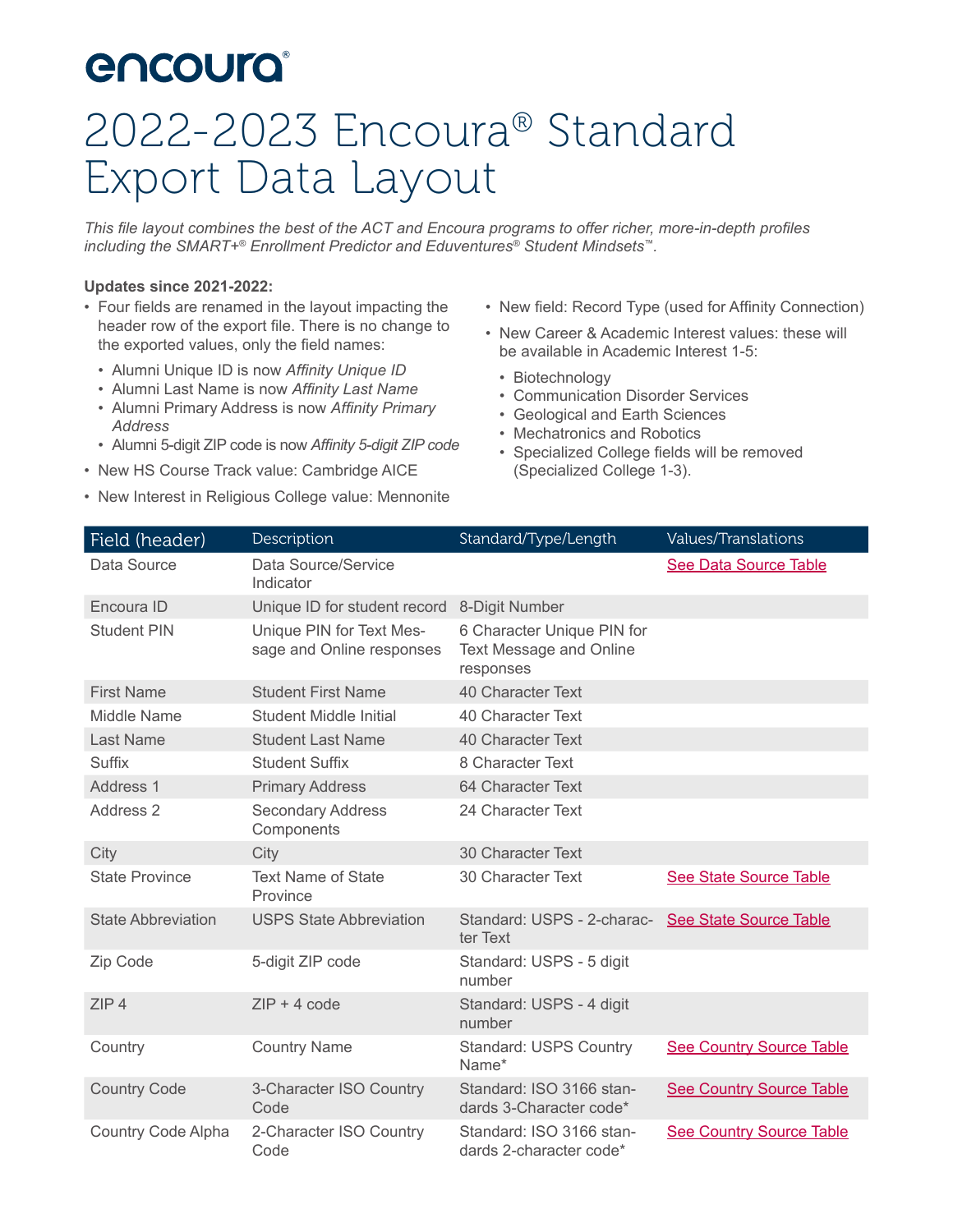| Field (header)                      | Description                                                                      | Standard/Type/Length                                                                  | <b>Values/Translations</b>                           |
|-------------------------------------|----------------------------------------------------------------------------------|---------------------------------------------------------------------------------------|------------------------------------------------------|
| <b>County Code</b>                  | 5-digit FIPS County Code                                                         | Standard: FIPS 5-digit code<br>- first two characters are<br>state, next 3 are county |                                                      |
| <b>County Name</b>                  | <b>County Name</b>                                                               | Standard: USPS county<br>names                                                        |                                                      |
| <b>International Postal</b><br>Code |                                                                                  | Standard: USPS Non-US<br>Postal Code*                                                 |                                                      |
| <b>Carrier Route</b>                | <b>Carrier Route Code</b>                                                        | Standard: USPS - 4 digit<br>number                                                    |                                                      |
| <b>Check Digit</b>                  | Check Digit for Bar Code                                                         | Standard: USPS - 1-digit<br>number                                                    |                                                      |
| <b>Delivery Point</b>               | Delivery Point for Bar Code                                                      | Standard: USPS - 2-digit<br>number                                                    |                                                      |
| Email                               | <b>Student Email</b>                                                             | Standard: RFC5322 In-<br>ternet Messaging Format<br>(IMF) - 75 Character Text         |                                                      |
| Home Phone<br><b>Country Code</b>   | <b>Telephone Country Code</b>                                                    | Up to 3-digit number*                                                                 |                                                      |
| Home Phone                          | <b>Student Phone Number</b>                                                      | 10-Digit Number*                                                                      |                                                      |
| <b>Mobile Phone Country</b><br>Code | <b>Telephone Country Code</b>                                                    | Up to 3-digit number*                                                                 |                                                      |
| Mobile Phone                        | <b>Student Cell Phone Number</b>                                                 | 10-Digit Number*                                                                      |                                                      |
| <b>Birth Date</b>                   | <b>Birth Date MMDDYYYY</b>                                                       | 8-Character Text<br>MMDDYYYY                                                          |                                                      |
| Gender                              | Gender Code                                                                      | Standard: ACT 1-Character<br><b>Text</b>                                              | See Gender Source Table                              |
| <b>Race Ethnicity</b>               | Racial or Ethnic Back-<br>ground - Single Selection or<br>Two or More Races      | 1-Digit Number                                                                        | <b>See Race Ethnicity Source</b><br><b>Table</b>     |
| <b>Race Details</b>                 | Each race represented in<br>concatenated field by the<br>corresponding number(s) | Up to 15 Character Text;<br>Multiple values separated<br>with a pipe $ $              | <b>See Race Ethnicity Source</b><br><b>Table</b>     |
| <b>First Generation</b>             | Parent attended college                                                          | 1-Character Text                                                                      | Y=Yes, N=No                                          |
| <b>GPA</b>                          | <b>Grade Point Average</b>                                                       | 1-Digit Number                                                                        | <b>See GPA Source Table</b>                          |
| <b>Class Rank</b>                   | <b>Class Rank</b>                                                                | 1-Digit Number                                                                        | See Class Rank Source<br><b>Table</b>                |
| <b>Graduation Year</b>              | Graduation Year (4-Digit)                                                        | 4-Digit Number                                                                        |                                                      |
| <b>High School Code</b>             | <b>ACT Number/CEEB High</b><br>School Code                                       | Standard: ACT 6-Digit<br>Number                                                       |                                                      |
| <b>High School MDR</b>              | <b>MDR High School Code</b>                                                      | Standard: Market Data<br>Retrieval (MDR)/Dun &<br><b>Bradstreet 8-Digit Code</b>      |                                                      |
| <b>High School Name</b>             | <b>High School Name</b>                                                          | 60-Character Text                                                                     |                                                      |
| <b>High School Type</b>             | <b>High School Type</b>                                                          | 1-Character Text                                                                      | See High School Type Table                           |
| College Type 1                      | College Type Preference                                                          | 60-Character Text                                                                     | <b>See College Type Table</b>                        |
| College Type 2                      | <b>College Type Preference</b>                                                   | 60-Character Text                                                                     | <b>See College Type Table</b>                        |
| College Type 3                      | <b>College Type Preference</b>                                                   | 60-Character Text                                                                     | <b>See College Type Table</b>                        |
| College Type 4                      | <b>College Type Preference</b>                                                   | 60-Character Text                                                                     | <b>See College Type Table</b>                        |
| <b>Campus Environment</b>           | <b>Campus Environment</b><br>Preference                                          | 1 Character Text                                                                      | <b>See Campus Environment</b><br><b>Source Table</b> |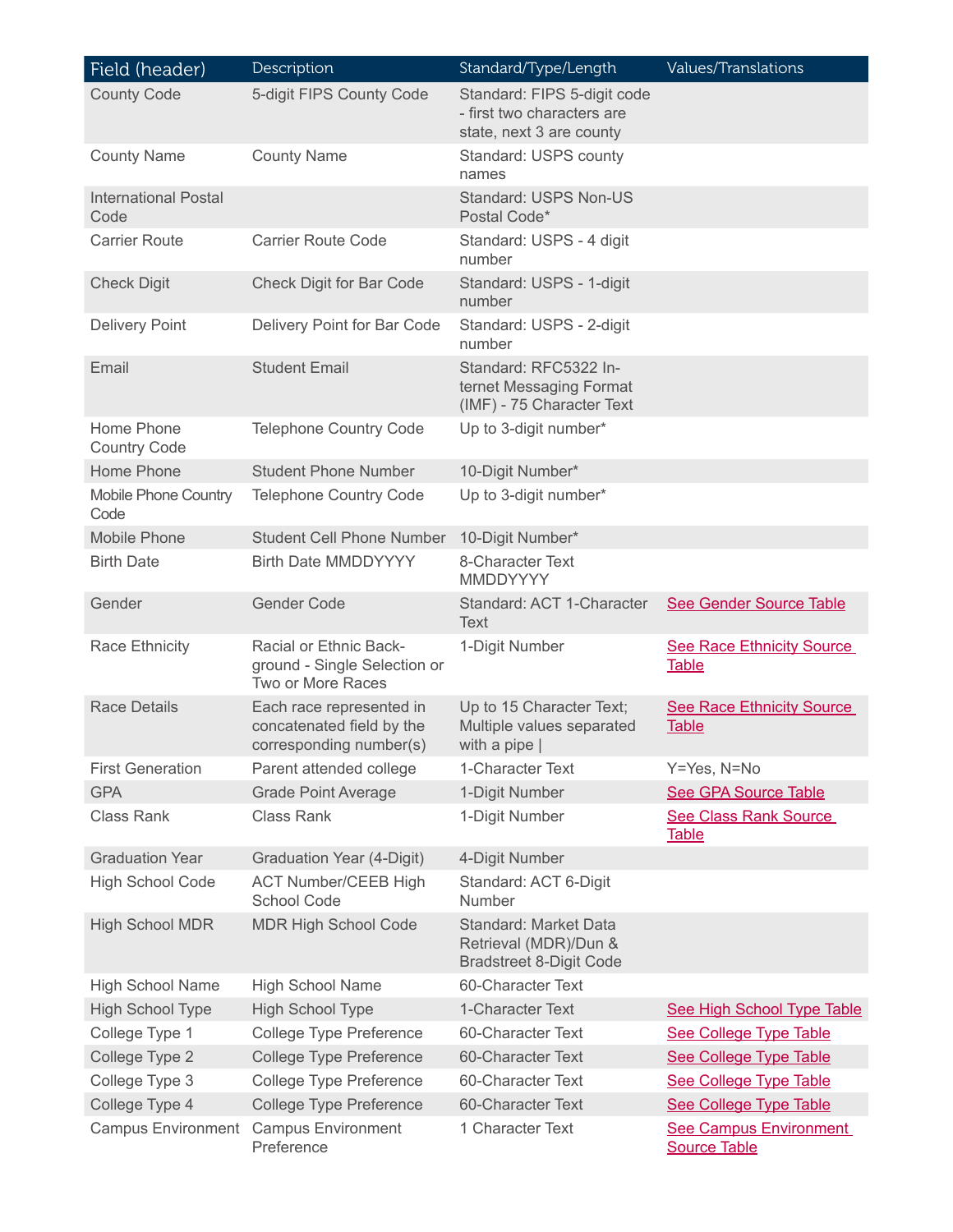| Field (header)              | Description                                           | Standard/Type/Length                                                       | Values/Translations                            |
|-----------------------------|-------------------------------------------------------|----------------------------------------------------------------------------|------------------------------------------------|
| Denominational<br>College 1 | Interest in demoninational/<br>church-related college | 60-Character Text                                                          | <b>See Denomination Table</b>                  |
| Denominational<br>College 2 | Interest in demoninational/<br>church-related college | 60-Character Text                                                          | <b>See Denomination Table</b>                  |
| <b>HS Course Track 1</b>    | <b>High School Prep Courses</b>                       | 60-Character Text                                                          | <b>See HS Course Track Table</b>               |
| <b>HS Course Track 2</b>    | <b>High School Prep Courses</b>                       | 60-Character Text                                                          | <b>See HS Course Track Table</b>               |
| <b>HS Course Track 3</b>    | <b>High School Prep Courses</b>                       | 60-Character Text                                                          | <b>See HS Course Track Table</b>               |
| <b>HS Course Track 4</b>    | <b>High School Prep Courses</b>                       | 60-Character Text                                                          | <b>See HS Course Track Table</b>               |
| <b>HS Course Track 5</b>    | <b>High School Prep Courses</b>                       | 60-Character Text                                                          | See HS Course Track Table                      |
| HS Course Track 6           | <b>High School Prep Courses</b>                       | 60-Character Text                                                          | <b>See HS Course Track Table</b>               |
| <b>HS Course Track 7</b>    | <b>High School Prep Courses</b>                       | 60-Character Text                                                          | <b>See HS Course Track Table</b>               |
| HS Course Track 8           | <b>High School Prep Courses</b>                       | 60-Character Text                                                          | <b>See HS Course Track Table</b>               |
| College Activity 1          | <b>College Activity Participation</b>                 | 60-Character Text                                                          | <b>See College Activity Table</b>              |
| College Activity 2          | <b>College Activity Participation</b>                 | 60-Character Text                                                          | <b>See College Activity Table</b>              |
| <b>College Activity 3</b>   | <b>College Activity Participation</b>                 | 60-Character Text                                                          | <b>See College Activity Table</b>              |
| College Activity 4          | <b>College Activity Participation</b>                 | 60-Character Text                                                          | <b>See College Activity Table</b>              |
| College Activity 5          | <b>College Activity Participation</b>                 | 60-Character Text                                                          | <b>See College Activity Table</b>              |
| College Activity 6          | <b>College Activity Participation</b>                 | 60-Character Text                                                          | <b>See College Activity Table</b>              |
| <b>College Activity 7</b>   | <b>College Activity Participation</b>                 | 60-Character Text                                                          | <b>See College Activity Table</b>              |
| <b>College Activity 8</b>   | <b>College Activity Participation</b>                 | 60-Character Text                                                          | <b>See College Activity Table</b>              |
| College Activity 9          | <b>College Activity Participation</b>                 | 60-Character Text                                                          | <b>See College Activity Table</b>              |
| College Activity 10         | <b>College Activity Participation</b>                 | 60-Character Text                                                          | <b>See College Activity Table</b>              |
| College Activity 11         | <b>College Activity Participation</b>                 | 60-Character Text                                                          | <b>See College Activity Table</b>              |
| College Activity 12         | <b>College Activity Participation</b>                 | 60-Character Text                                                          | <b>See College Activity Table</b>              |
| College Activity 13         | <b>College Activity Participation</b>                 | 60-Character Text                                                          | <b>See College Activity Table</b>              |
| College Activity 14         | <b>College Activity Participation</b>                 | 60-Character Text                                                          | <b>See College Activity Table</b>              |
| College Sport 1             | Deprecated                                            |                                                                            |                                                |
| College Sport 2             | Deprecated                                            |                                                                            |                                                |
| College Sport 3             | Deprecated                                            |                                                                            |                                                |
| College Sport 4             | Deprecated                                            |                                                                            |                                                |
| College Sport 5             | Deprecated                                            |                                                                            |                                                |
| College Sport 6             | Deprecated                                            |                                                                            |                                                |
| College Sport 7             | Deprecated                                            |                                                                            |                                                |
| College Sport 8             | Deprecated                                            |                                                                            |                                                |
| College Sport 9             | Deprecated                                            |                                                                            |                                                |
| College Sport 10            | Deprecated                                            |                                                                            |                                                |
| Academic Interest 1         | Career & Academic<br><b>Interests</b>                 | <b>NRCCUA Career &amp;</b><br>Academic Interest Name,<br>60-Character Text | See Career & Academic<br><b>Interest Table</b> |
| Academic Interest 2         | Career & Academic<br><b>Interests</b>                 | NRCCUA Career &<br>Academic Interest Name,<br>60-Character Text            | See Career & Academic<br><b>Interest Table</b> |
| Academic Interest 3         | Career & Academic<br><b>Interests</b>                 | <b>NRCCUA Career &amp;</b><br>Academic Interest Name,<br>60-Character Text | See Career & Academic<br><b>Interest Table</b> |
| Academic Interest 4         | Career & Academic<br>Interests                        | NRCCUA Career &<br>Academic Interest Name,<br>60-Character Text            | See Career & Academic<br><b>Interest Table</b> |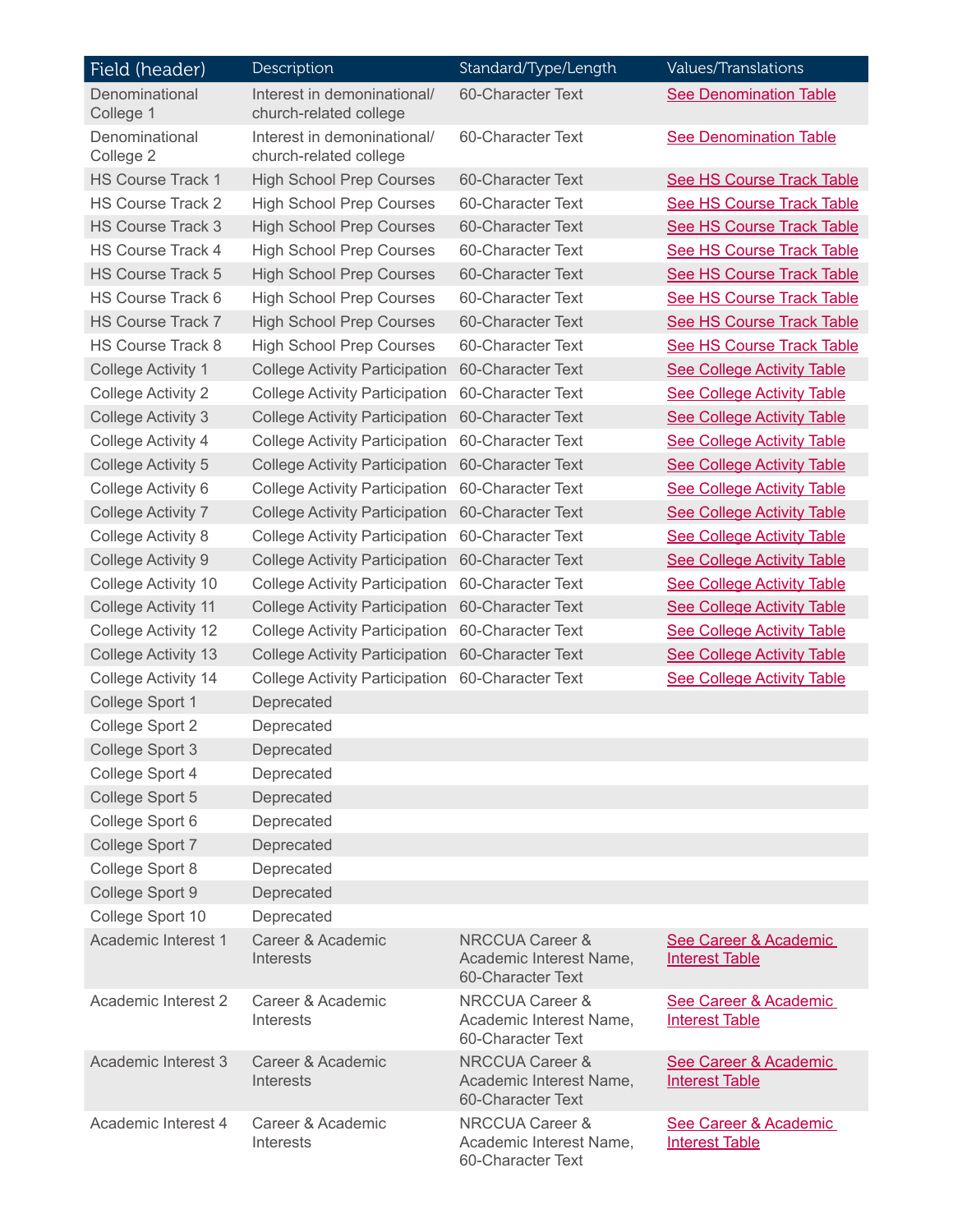| Field (header)                     | Description                                       | Standard/Type/Length                                                                                 | <b>Values/Translations</b>                     |
|------------------------------------|---------------------------------------------------|------------------------------------------------------------------------------------------------------|------------------------------------------------|
| <b>ACT Major Code 1</b>            | ACT Major Code mapped to<br>Academic Interest     | Standard: ACT 3-digit<br>number                                                                      | See Career & Academic<br><b>Interest Table</b> |
| <b>ACT Major Code 2</b>            | ACT Major Code mapped to<br>Academic Interest     | Standard: ACT 3-digit<br>number                                                                      | See Career & Academic<br><b>Interest Table</b> |
| <b>ACT Major Code 3</b>            | ACT Major Code mapped to<br>Academic Interest     | Standard: ACT 3-digit<br>number                                                                      | See Career & Academic<br><b>Interest Table</b> |
| <b>ACT Major Code 4</b>            | ACT Major Code mapped to<br>Academic Interest     | Standard: ACT 3-digit<br>number                                                                      | See Career & Academic<br><b>Interest Table</b> |
| CIP Code 1                         | CIP Code mapped to<br><b>Academic Interest</b>    | Standard: USDOE Clas-<br>sification of Instructional<br>Programs (CIP) - up to 6<br>digits + decimal | See Career & Academic<br><b>Interest Table</b> |
| CIP Code 2                         | CIP Code mapped to<br>Academic Interest           | Standard: USDOE Clas-<br>sification of Instructional<br>Programs (CIP) - up to 6<br>digits + decimal | See Career & Academic<br><b>Interest Table</b> |
| CIP Code 3                         | CIP Code mapped to<br>Academic Interest           | Standard: USDOE Clas-<br>sification of Instructional<br>Programs (CIP) - up to 6<br>digits + decimal | See Career & Academic<br><b>Interest Table</b> |
| CIP Code 4                         | CIP Code mapped to<br><b>Academic Interest</b>    | Standard: USDOE Clas-<br>sification of Instructional<br>Programs (CIP) - up to 6<br>digits + decimal | See Career & Academic<br><b>Interest Table</b> |
| Career Interest 1                  | Career Data collected from<br>ACT, PreACT or MCO  | <b>NRCCUA Academic Interest</b><br>Name                                                              | See Career & Academic<br><b>Interest Table</b> |
| Career Interest 2                  | Career Data collected from<br>ACT, PreACT or MCO  | NRCCUA Academic Interest<br>Name                                                                     | See Career & Academic<br><b>Interest Table</b> |
| Career Interest 3                  | Career Data collected from<br>ACT, PreACT or MCO  | <b>NRCCUA Academic Interest</b><br>Name                                                              | See Career & Academic<br><b>Interest Table</b> |
| <b>Enrollment Predictor</b>        | <b>Predictive Model Score</b>                     | Up to 3-digits + decimal                                                                             |                                                |
| <b>Mindset</b>                     | Mindset of Student                                | 1-Digit Number                                                                                       | <b>See Mindsets Source Table</b>               |
| <b>AOS Inquiry</b>                 | Date of student response                          | Date field (MMDDYYYY)                                                                                |                                                |
| <b>AOS Application</b>             | Date of student response                          | Date field (MMDDYYYY)                                                                                |                                                |
| <b>AOS Schedule Visit</b>          | Date of student response                          | Date field (MMDDYYYY)                                                                                |                                                |
| <b>Visited Campus</b>              | Declared student has visit-<br>ed campus          | 1 Character Text                                                                                     | Y or Blank                                     |
| AOS Is Updated                     | Updated record information<br>since last delivery | 1 Character Text                                                                                     | Y or Blank                                     |
| Parent 1 First Name                | Parent 1 First Name                               | 20 Character Text                                                                                    |                                                |
| Parent 1 Last Name                 | Parent 1 Last Name                                | 20 Character Text                                                                                    |                                                |
| Parent 1 Email Ad-<br>dress        | <b>Parent 1 Email Address</b>                     | 50 Character Text*                                                                                   |                                                |
| Parent 2 First Name                | Parent 2 First Name                               | 20 Character Text                                                                                    |                                                |
| Parent 2 Last Name                 | <b>Parent 2 Last Name</b>                         | 20 Character Text                                                                                    |                                                |
| Parent 2 Email<br>Address          | Parent 2 Email Address                            | 50 Character Text*                                                                                   |                                                |
| <b>Affinity Unique ID</b>          | Alumni Unique ID                                  | 15 Character Text                                                                                    |                                                |
| <b>Affinity Last Name</b>          | Alumni Last Name                                  | 20 Character Text                                                                                    |                                                |
| <b>Affinity Primary</b><br>Address | <b>Alumni Primary Address</b>                     | 64 Character Text                                                                                    |                                                |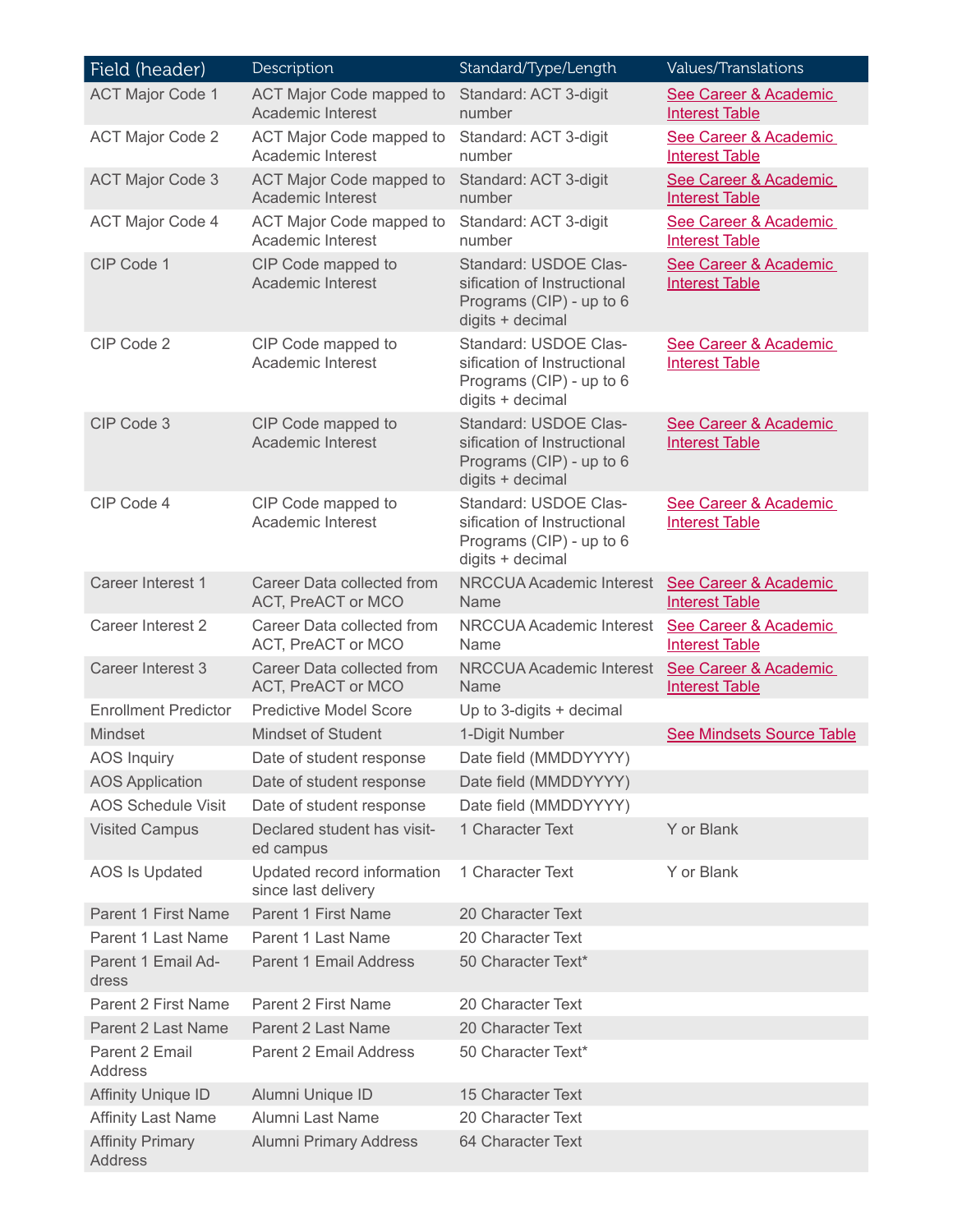| Field (header) | Description                                       | Standard/Type/Length | <b>Values/Translations</b> |
|----------------|---------------------------------------------------|----------------------|----------------------------|
|                | Affinity 5-digit ZIP code Alumni 5-digit ZIP code | 5 Character Text     |                            |
| Record Type    | Used in Affinity Connection                       | 50-Character Text    | Alumni, Student, Other     |
| Search Name    | Search Name from Encoura Order Name from Encoura  |                      |                            |
| Order Number   | <b>Order Number from Encoura</b>                  |                      |                            |
| Tag 1          | User Defined Data                                 | 50-Character Text    |                            |
| Tag 2          | User Defined Data                                 | 50-Character Text    |                            |
| Tag 3          | User Defined Data                                 | 50-Character Text    |                            |

*\*Indicates a field planned for future use*

**[Back to top](#page-0-0)** 

## <span id="page-4-0"></span>Data Source

| Description                                      | <b>Export Value</b> |
|--------------------------------------------------|---------------------|
| Talent Identification Program <sup>®</sup>       | TIP                 |
| My College Options® Automated Online Search      | AOS                 |
| My College Options® Declared Student Connection™ | <b>DSC</b>          |
| My College Options® Declared Student Supplement  | <b>DSS</b>          |
| <b>Affinity Connection</b>                       | Affinity            |
| eMatch® Data Appending Service                   | eMatch              |
| <b>Encoura Prospect Search</b>                   | Prospect            |
|                                                  | Back to top         |

#### <span id="page-4-1"></span>State

| State Abbreviation     | FIPS Code | <b>State Name</b>    |
|------------------------|-----------|----------------------|
| AL                     | 01        | Alabama              |
| $\mathsf{AK}$          | 02        | Alaska               |
| AZ                     | 04        | Arizona              |
| <b>AR</b>              | 05        | Arkansas             |
| CA                     | 06        | California           |
| CO                     | 08        | Colorado             |
| CT                     | 09        | Connecticut          |
| $\mathsf{D}\mathsf{E}$ | 10        | Delaware             |
| $\mathsf{DC}$          | 11        | District of Columbia |
| FL.                    | 12        | Florida              |
| GA                     | 13        | Georgia              |
| H                      | 15        | Hawaii               |
| ID                     | 16        | Idaho                |
| $\mathsf{IL}$          | 17        | <b>Illinois</b>      |
| IN                     | 18        | Indiana              |
| IA                     | 19        | lowa                 |
| KS                     | 20        | Kansas               |
| KY                     | 21        | Kentucky             |
| LA                     | 22        | Louisiana            |
| ME                     | 23        | Maine                |
| MD                     | 24        | Maryland             |
| MA                     | 25        | Massachusetts        |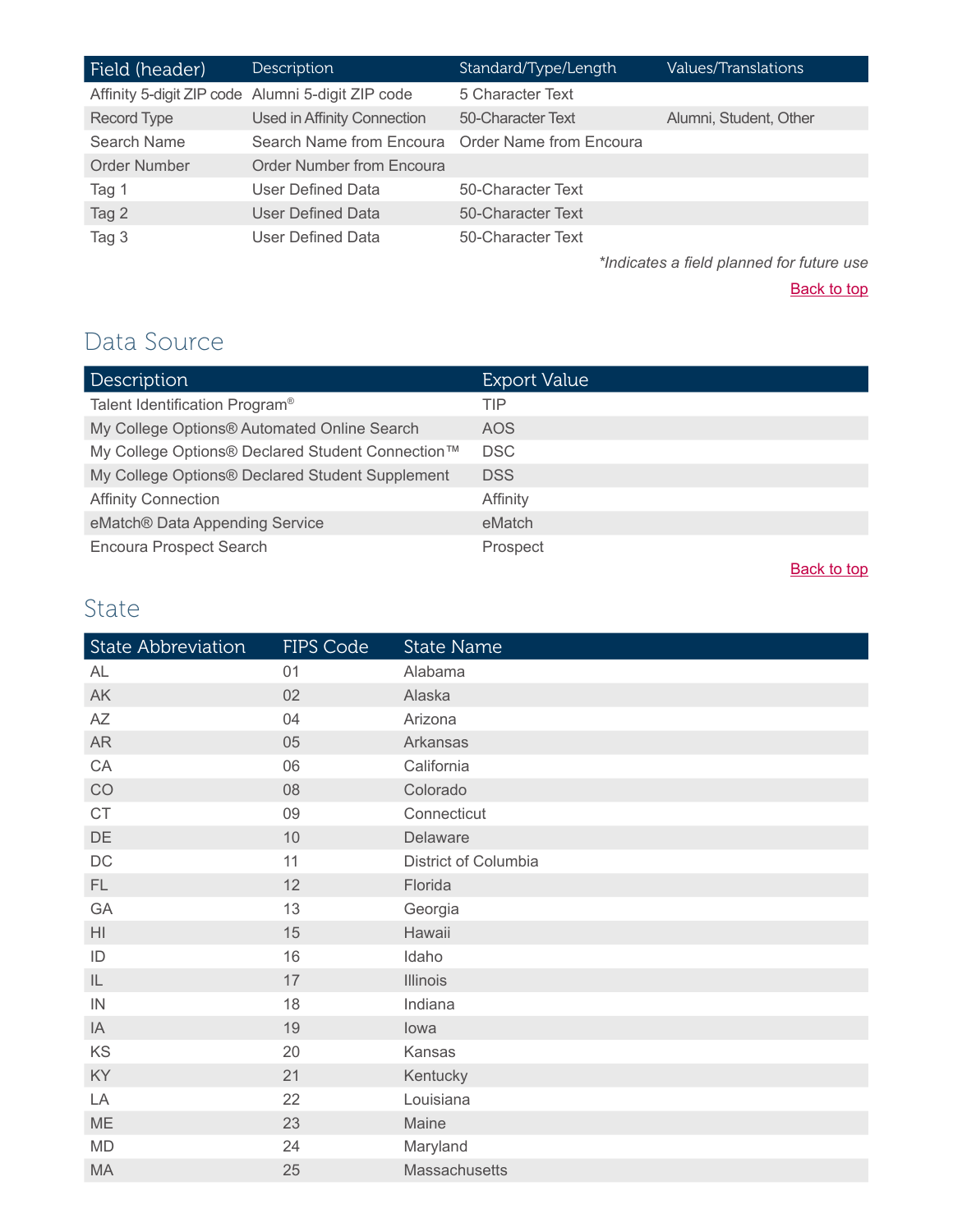| State Abbreviation | FIPS Code | <b>State Name</b>            |
|--------------------|-----------|------------------------------|
| MI                 | 26        | Michigan                     |
| <b>MN</b>          | 27        | Minnesota                    |
| <b>MS</b>          | 28        | Mississippi                  |
| <b>MO</b>          | 29        | Missouri                     |
| MT                 | 30        | Montana                      |
| <b>NE</b>          | 31        | Nebraska                     |
| <b>NV</b>          | 32        | Nevada                       |
| <b>NH</b>          | 33        | New Hampshire                |
| NJ                 | 34        | New Jersey                   |
| <b>NM</b>          | 35        | <b>New Mexico</b>            |
| <b>NY</b>          | 36        | New York                     |
| <b>NC</b>          | 37        | North Carolina               |
| ND                 | 38        | North Dakota                 |
| OH                 | 39        | Ohio                         |
| OK                 | 40        | Oklahoma                     |
| <b>OR</b>          | 41        | Oregon                       |
| PA                 | 42        | Pennsylvania                 |
| R <sub>l</sub>     | 44        | Rhode Island                 |
| SC                 | 45        | South Carolina               |
| SD                 | 46        | South Dakota                 |
| <b>TN</b>          | 47        | Tennessee                    |
| <b>TX</b>          | 48        | <b>Texas</b>                 |
| UT                 | 49        | Utah                         |
| VT                 | 50        | Vermont                      |
| VA                 | 51        | Virginia                     |
| <b>WA</b>          | 53        | Washington                   |
| WV                 | 54        | West Virginia                |
| WI                 | 55        | Wisconsin                    |
| <b>WY</b>          | 56        | Wyoming                      |
| AS                 | 60        | American Samoa               |
| GU                 | 66        | Guam                         |
| MP                 | 69        | Northern Mariana Islands     |
| <b>PR</b>          | 72        | Puerto Rico                  |
| VI                 | 78        | Virgin Islands               |
| AE                 |           | <b>Armed Forces Europe</b>   |
| AA                 |           | <b>Armed Forces Americas</b> |
| AP                 |           | <b>Armed Forces Pacific</b>  |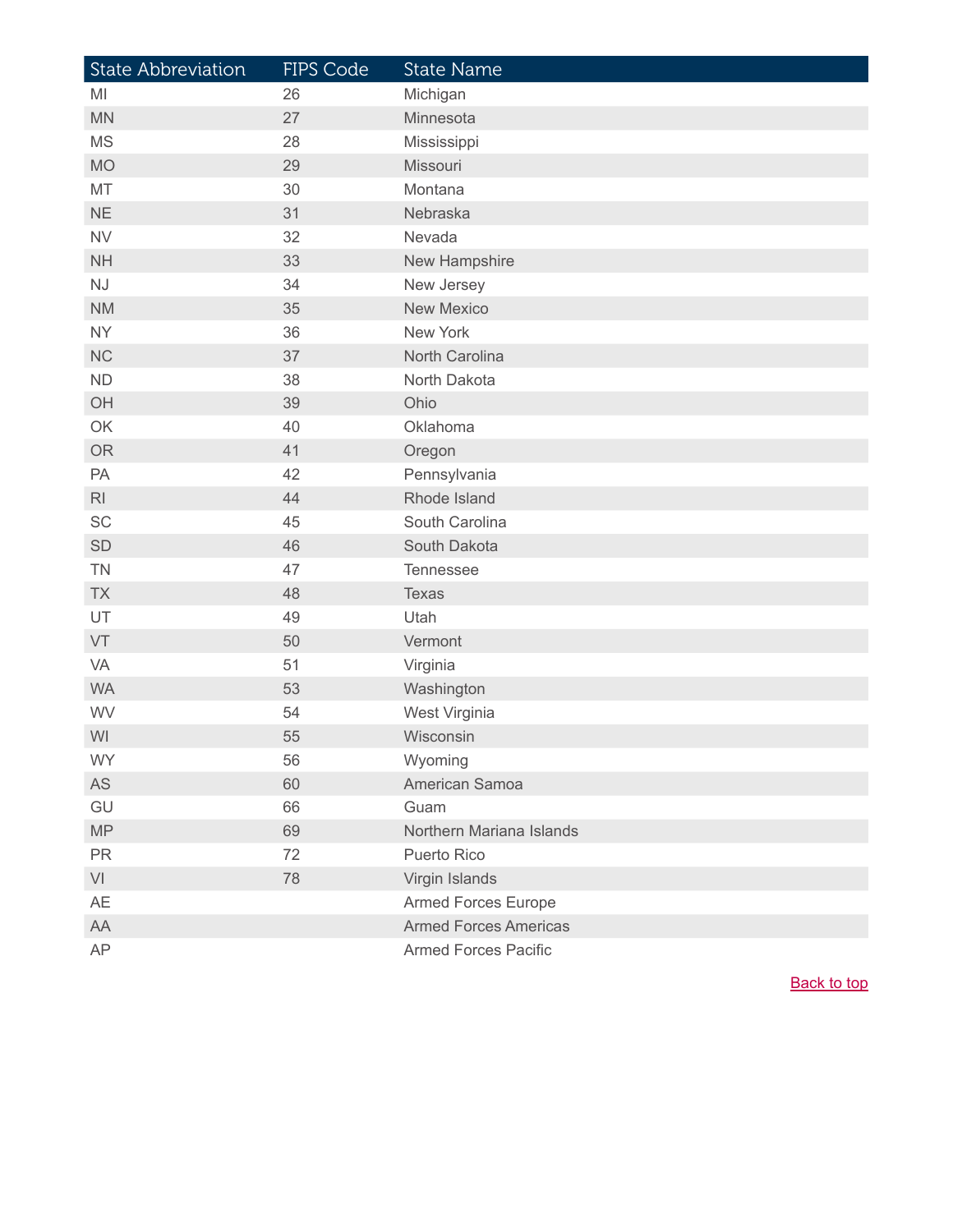# <span id="page-6-0"></span>Country

| Country                                  | <b>State Department Name</b>                              | ISO 3166<br>Alpha 2 | <b>ISO 3166</b><br>Alpha 3 |
|------------------------------------------|-----------------------------------------------------------|---------------------|----------------------------|
| Afghanistan                              | The Islamic Republic of Afghanistan                       | AF                  | <b>AFG</b>                 |
| Åland Islands                            | Åland                                                     | <b>AX</b>           | <b>ALA</b>                 |
| Albania                                  | The Republic of Albania                                   | <b>AL</b>           | <b>ALB</b>                 |
| Algeria                                  | The People's Democratic Republic of Algeria               | DZ.                 | <b>DZA</b>                 |
| American Samoa                           | The Territory of American Samoa                           | AS                  | <b>ASM</b>                 |
| Andorra                                  | The Principality of Andorra                               | <b>AD</b>           | <b>AND</b>                 |
| Angola                                   | The Republic of Angola                                    | AO                  | <b>AGO</b>                 |
| Anguilla                                 | Anguilla                                                  | AI                  | <b>AIA</b>                 |
| Antarctica                               | All land and ice shelves south of the 60th parallel south | AQ                  | <b>ATA</b>                 |
| Antigua and Bar-<br>buda                 | Antigua and Barbuda                                       | AG                  | <b>ATG</b>                 |
| Argentina                                | The Argentine Republic                                    | <b>AR</b>           | <b>ARG</b>                 |
| Armenia                                  | The Republic of Armenia                                   | AM                  | <b>ARM</b>                 |
| Aruba                                    | Aruba                                                     | AW                  | <b>ABW</b>                 |
| Australia                                | The Commonwealth of Australia                             | AU                  | <b>AUS</b>                 |
| Austria                                  | The Republic of Austria                                   | AT                  | <b>AUT</b>                 |
| Azerbaijan                               | The Republic of Azerbaijan                                | <b>AZ</b>           | <b>AZE</b>                 |
| <b>Bahamas</b>                           | The Commonwealth of The Bahamas                           | <b>BS</b>           | <b>BHS</b>                 |
| <b>Bahrain</b>                           | The Kingdom of Bahrain                                    | <b>BH</b>           | <b>BHR</b>                 |
| Bangladesh                               | The People's Republic of Bangladesh                       | <b>BD</b>           | <b>BGD</b>                 |
| <b>Barbados</b>                          | <b>Barbados</b>                                           | <b>BB</b>           | <b>BRB</b>                 |
| <b>Belarus</b>                           | The Republic of Belarus                                   | <b>BY</b>           | <b>BLR</b>                 |
| <b>Belgium</b>                           | The Kingdom of Belgium                                    | <b>BE</b>           | <b>BEL</b>                 |
| <b>Belize</b>                            | <b>Belize</b>                                             | <b>BZ</b>           | <b>BLZ</b>                 |
| <b>Benin</b>                             | The Republic of Benin                                     | <b>BJ</b>           | <b>BEN</b>                 |
| <b>Bermuda</b>                           | <b>Bermuda</b>                                            | <b>BM</b>           | <b>BMU</b>                 |
| <b>Bhutan</b>                            | The Kingdom of Bhutan                                     | <b>BT</b>           | <b>BTN</b>                 |
| <b>Bolivia</b>                           | The Plurinational State of Bolivia                        | <b>BO</b>           | <b>BOL</b>                 |
| <b>Bonaire</b>                           | Bonaire, Sint Eustatius and Saba                          | <b>BQ</b>           | <b>BES</b>                 |
| Bosnia and Herze-<br>govina              | Bosnia and Herzegovina                                    | BA                  | <b>BIH</b>                 |
| <b>Botswana</b>                          | The Republic of Botswana                                  | <b>BW</b>           | <b>BWA</b>                 |
| <b>Bouvet Island</b>                     | <b>Bouvet Island</b>                                      | BV                  | <b>BVT</b>                 |
| <b>Brazil</b>                            | The Federative Republic of Brazil                         | <b>BR</b>           | <b>BRA</b>                 |
| <b>British Indian</b><br>Ocean Territory | The British Indian Ocean Territory                        | IO                  | <b>IOT</b>                 |
| <b>Brunei</b>                            | The Nation of Brunei, the Abode of Peace                  | <b>BN</b>           | <b>BRN</b>                 |
| <b>Bulgaria</b>                          | The Republic of Bulgaria                                  | <b>BG</b>           | <b>BGR</b>                 |
| <b>Burkina Faso</b>                      | <b>Burkina Faso</b>                                       | <b>BF</b>           | <b>BFA</b>                 |
| <b>Burundi</b>                           | The Republic of Burundi                                   | BI                  | <b>BDI</b>                 |
| Cambodia                                 | The Kingdom of Cambodia                                   | KH                  | <b>KHM</b>                 |
| Cameroon                                 | The Republic of Cameroon                                  | <b>CM</b>           | <b>CMR</b>                 |
| Canada                                   | Canada                                                    | CA                  | CAN                        |
| Cape Verde                               | The Republic of Cabo Verde                                | ${\rm CV}$          | <b>CPV</b>                 |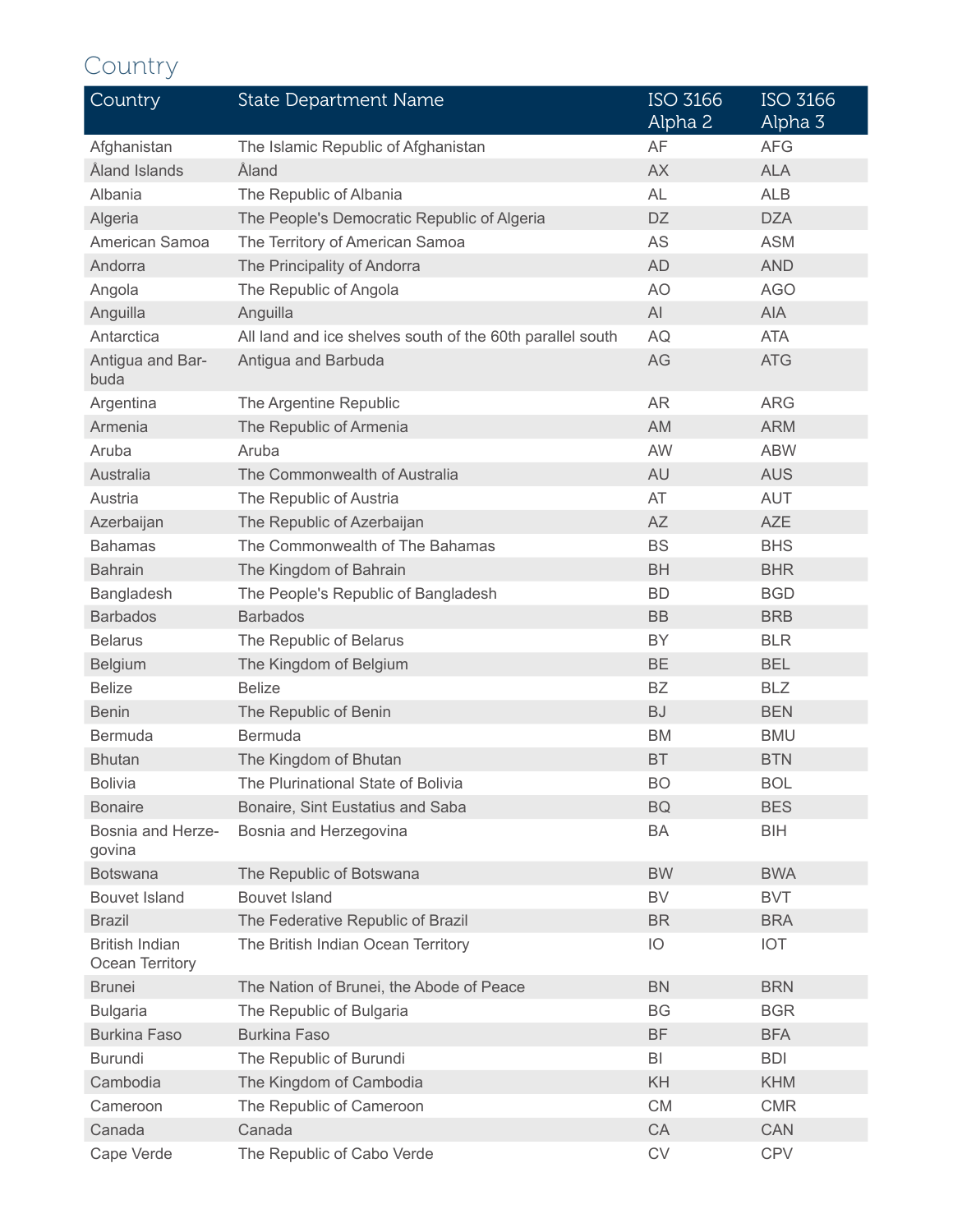| Country                               | <b>State Department Name</b>                | <b>ISO 3166</b><br>Alpha 2 | <b>ISO 3166</b><br>Alpha 3 |
|---------------------------------------|---------------------------------------------|----------------------------|----------------------------|
| Cayman Islands                        | The Cayman Islands                          | <b>KY</b>                  | <b>CYM</b>                 |
| <b>Central African</b><br>Republic    | The Central African Republic                | CF                         | CAF                        |
| Chad                                  | The Republic of Chad                        | <b>TD</b>                  | <b>TCD</b>                 |
| Chile                                 | The Republic of Chile                       | <b>CL</b>                  | <b>CHL</b>                 |
| China                                 | The People's Republic of China              | CN                         | <b>CHN</b>                 |
| Christmas Island                      | The Territory of Christmas Island           | <b>CX</b>                  | <b>CXR</b>                 |
| Cocos (Keeling)<br>Islands            | The Territory of Cocos (Keeling) Islands    | CC                         | <b>CCK</b>                 |
| Colombia                              | The Republic of Colombia                    | CO                         | COL                        |
| Comoros                               | The Union of the Comoros                    | KM                         | <b>COM</b>                 |
| Congo                                 | The Republic of the Congo                   | CG                         | COG                        |
| Cook Islands                          | The Cook Islands                            | <b>CK</b>                  | <b>COK</b>                 |
| Costa Rica                            | The Republic of Costa Rica                  | <b>CR</b>                  | <b>CRI</b>                 |
| Croatia                               | The Republic of Croatia                     | <b>HR</b>                  | <b>HRV</b>                 |
| Cuba                                  | The Republic of Cuba                        | <b>CU</b>                  | <b>CUB</b>                 |
| Curaçao                               | The Country of Curaçao                      | <b>CW</b>                  | <b>CUW</b>                 |
| Cyprus                                | The Republic of Cyprus                      | <b>CY</b>                  | <b>CYP</b>                 |
| <b>Czech Republic</b>                 | The Czech Republic                          | CZ                         | <b>CZE</b>                 |
| Democratic Repub-<br>lic of the Congo | The Democratic Republic of the Congo        | CD                         | COD                        |
| <b>Denmark</b>                        | The Kingdom of Denmark                      | <b>DK</b>                  | <b>DNK</b>                 |
| Djibouti                              | The Republic of Djibouti                    | DJ                         | DJI                        |
| Dominica                              | The Commonwealth of Dominica                | <b>DM</b>                  | <b>DMA</b>                 |
| Dominican Repub-<br>lic               | The Dominican Republic                      | DO                         | <b>DOM</b>                 |
| Ecuador                               | The Republic of Ecuador                     | EC                         | ECU                        |
| Egypt                                 | The Arab Republic of Egypt                  | EG                         | <b>EGY</b>                 |
| El Salvador                           | The Republic of El Salvador                 | <b>SV</b>                  | <b>SLV</b>                 |
| <b>Equatorial Guinea</b>              | The Republic of Equatorial Guinea           | GQ                         | <b>GNQ</b>                 |
| Eritrea                               | The State of Eritrea                        | <b>ER</b>                  | <b>ERI</b>                 |
| Estonia                               | The Republic of Estonia                     | <b>EE</b>                  | <b>EST</b>                 |
| Eswatini                              | The Kingdom of Eswatini                     | <b>SZ</b>                  | <b>SWZ</b>                 |
| Ethiopia                              | The Federal Democratic Republic of Ethiopia | ET.                        | <b>ETH</b>                 |
| <b>Falkland Islands</b>               | The Falkland Islands                        | <b>FK</b>                  | <b>FLK</b>                 |
| Faroe Islands                         | The Faroe Islands                           | <b>FO</b>                  | <b>FRO</b>                 |
| Fiji                                  | The Republic of Fiji                        | FJ                         | <b>FJI</b>                 |
| Finland                               | The Republic of Finland                     | FI.                        | <b>FIN</b>                 |
| France                                | The French Republic                         | <b>FR</b>                  | <b>FRA</b>                 |
| French Guiana                         | Guyane                                      | GF                         | <b>GUF</b>                 |
| French Polynesia                      | French Polynesia                            | PF                         | <b>PYF</b>                 |
| French Southern<br><b>Territories</b> | The French Southern and Antarctic Lands     | <b>TF</b>                  | <b>ATF</b>                 |
| Gabon                                 | The Gabonese Republic                       | GA                         | <b>GAB</b>                 |
| Gambia                                | The Republic of The Gambia                  | <b>GM</b>                  | <b>GMB</b>                 |
| Georgia                               | Georgia                                     | GE                         | <b>GEO</b>                 |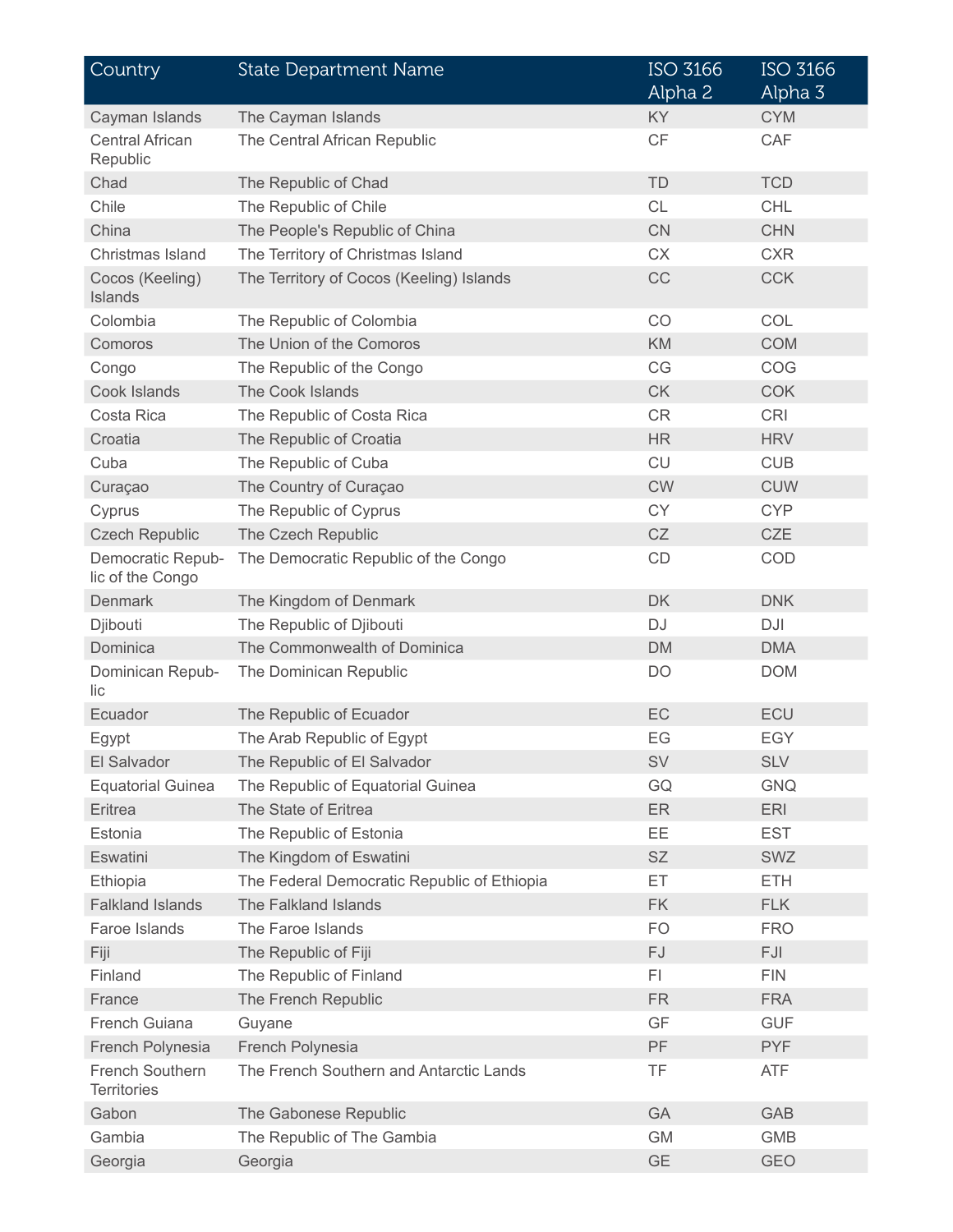| Country                              | <b>State Department Name</b>                         | <b>ISO 3166</b><br>Alpha 2 | <b>ISO 3166</b><br>Alpha 3 |
|--------------------------------------|------------------------------------------------------|----------------------------|----------------------------|
| Germany                              | The Federal Republic of Germany                      | DE                         | <b>DEU</b>                 |
| Ghana                                | The Republic of Ghana                                | GH                         | <b>GHA</b>                 |
| Gibraltar                            | Gibraltar                                            | GI                         | <b>GIB</b>                 |
| Greece                               | The Hellenic Republic                                | <b>GR</b>                  | <b>GRC</b>                 |
| Greenland                            | Kalaallit Nunaat                                     | GL                         | <b>GRL</b>                 |
| Grenada                              | Grenada                                              | GD                         | <b>GRD</b>                 |
| Guadeloupe                           | Guadeloupe                                           | GP                         | <b>GLP</b>                 |
| Guam                                 | The Territory of Guam                                | GU                         | <b>GUM</b>                 |
| Guatemala                            | The Republic of Guatemala                            | GT                         | <b>GTM</b>                 |
| Guernsey                             | The Bailiwick of Guernsey                            | GG                         | <b>GGY</b>                 |
| Guinea                               | The Republic of Guinea                               | <b>GN</b>                  | <b>GIN</b>                 |
| Guinea-Bissau                        | The Republic of Guinea-Bissau                        | <b>GW</b>                  | <b>GNB</b>                 |
| Guyana                               | The Co-operative Republic of Guyana                  | GY                         | <b>GUY</b>                 |
| Haiti                                | The Republic of Haiti                                | <b>HT</b>                  | <b>HTI</b>                 |
| Heard Island and<br>McDonald Islands | The Territory of Heard Island and McDonald Islands   | HM                         | <b>HMD</b>                 |
| <b>Holy See</b>                      | The Holy See                                         | VA                         | <b>VAT</b>                 |
| Honduras                             | The Republic of Honduras                             | <b>HN</b>                  | <b>HND</b>                 |
| Hong Kong                            | The Hong Kong Special Administrative Region of China | <b>HK</b>                  | <b>HKG</b>                 |
| Hungary                              | Hungary                                              | HU                         | <b>HUN</b>                 |
| Iceland                              | Iceland                                              | IS                         | <b>ISL</b>                 |
| India                                | The Republic of India                                | IN                         | <b>IND</b>                 |
| Indonesia                            | The Republic of Indonesia                            | ID                         | <b>IDN</b>                 |
| Iran                                 | The Islamic Republic of Iran                         | IR                         | <b>IRN</b>                 |
| Iraq                                 | The Republic of Iraq                                 | IQ                         | <b>IRQ</b>                 |
| Ireland                              | Ireland                                              | IE                         | <b>IRL</b>                 |
| Isle of Man                          | The Isle of Man                                      | IM                         | <b>IMN</b>                 |
| Israel                               | The State of Israel                                  | IL                         | <b>ISR</b>                 |
| Italy                                | The Italian Republic                                 | IT                         | <b>ITA</b>                 |
| <b>Ivory Coast</b>                   | The Republic of Côte d'Ivoire                        | CI                         | CIV                        |
| Jamaica                              | Jamaica                                              | <b>JM</b>                  | <b>JAM</b>                 |
| Japan                                | Japan                                                | JP                         | <b>JPN</b>                 |
| Jersey                               | The Bailiwick of Jersey                              | <b>JE</b>                  | <b>JEY</b>                 |
| Jordan                               | The Hashemite Kingdom of Jordan                      | <b>JO</b>                  | <b>JOR</b>                 |
| Kazakhstan                           | The Republic of Kazakhstan                           | KZ                         | <b>KAZ</b>                 |
| Kenya                                | The Republic of Kenya                                | KE                         | <b>KEN</b>                 |
| Kiribati                             | The Republic of Kiribati                             | KI                         | <b>KIR</b>                 |
| Kuwait                               | The State of Kuwait                                  | KW                         | <b>KWT</b>                 |
| Kyrgyzstan                           | The Kyrgyz Republic                                  | KG                         | <b>KGZ</b>                 |
| Laos                                 | The Lao People's Democratic Republic                 | LA                         | <b>LAO</b>                 |
| Latvia                               | The Republic of Latvia                               | ${\sf L}{\sf V}$           | <b>LVA</b>                 |
| Lebanon                              | The Lebanese Republic                                | LB                         | <b>LBN</b>                 |
| Lesotho                              | The Kingdom of Lesotho                               | LS                         | <b>LSO</b>                 |
| Liberia                              | The Republic of Liberia                              | <b>LR</b>                  | <b>LBR</b>                 |
| Libya                                | The State of Libya                                   | LY                         | <b>LBY</b>                 |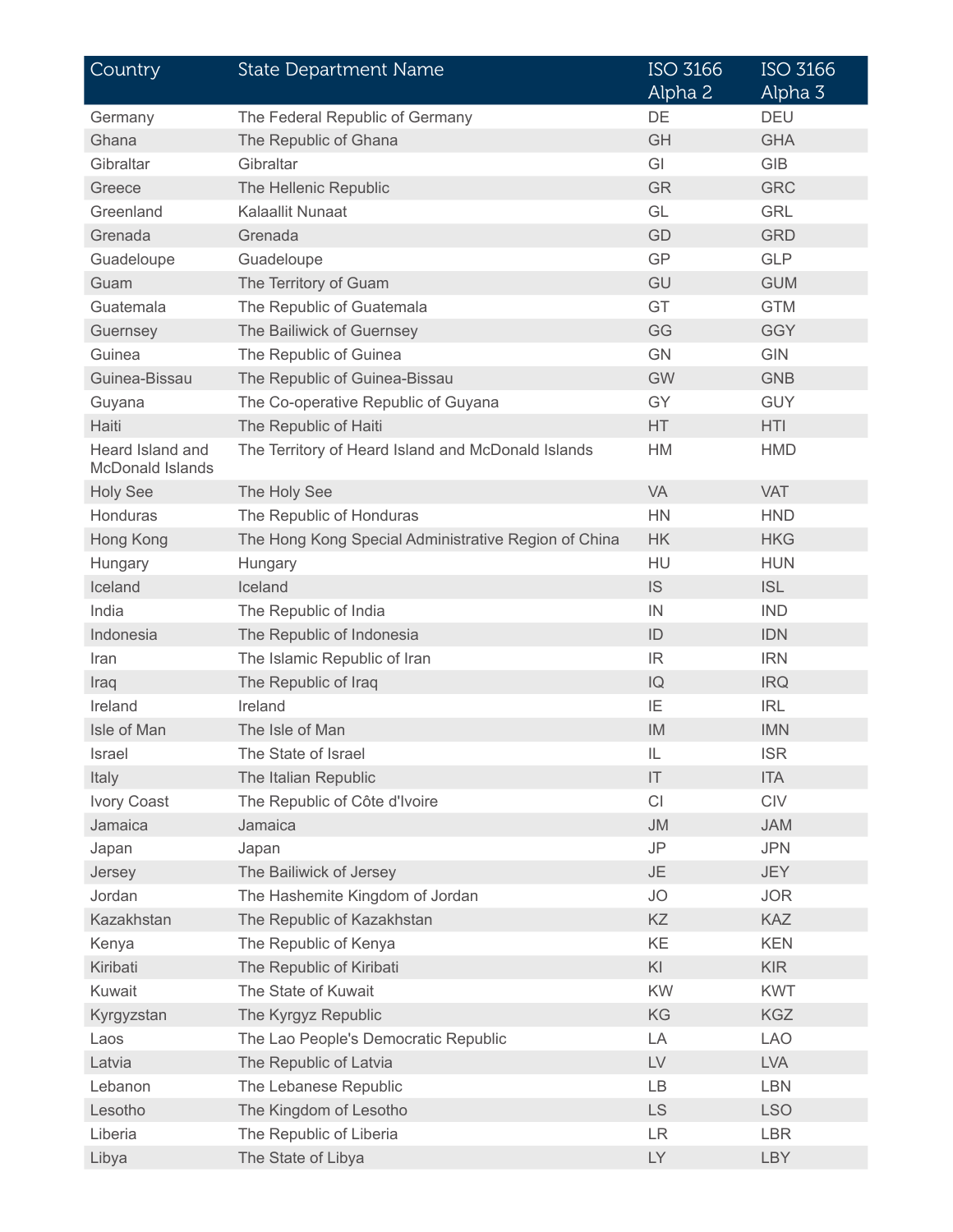| Country                     | <b>State Department Name</b>                     | <b>ISO 3166</b><br>Alpha 2 | <b>ISO 3166</b><br>Alpha 3 |
|-----------------------------|--------------------------------------------------|----------------------------|----------------------------|
| Liechtenstein               | The Principality of Liechtenstein                | $\lfloor \rfloor$          | LIE                        |
| Lithuania                   | The Republic of Lithuania                        | LT                         | LTU                        |
| Luxembourg                  | The Grand Duchy of Luxembourg                    | LU                         | <b>LUX</b>                 |
| Macau                       | Macao Special Administrative Region of China     | <b>MO</b>                  | <b>MAC</b>                 |
| Madagascar                  | The Republic of Madagascar                       | <b>MG</b>                  | <b>MDG</b>                 |
| Malawi                      | The Republic of Malawi                           | <b>MW</b>                  | <b>MWI</b>                 |
| Malaysia                    | Malaysia                                         | <b>MY</b>                  | <b>MYS</b>                 |
| <b>Maldives</b>             | The Republic of Maldives                         | <b>MV</b>                  | <b>MDV</b>                 |
| Mali                        | The Republic of Mali                             | ML                         | MLI                        |
| Malta                       | The Republic of Malta                            | MT                         | <b>MLT</b>                 |
| Marshall Islands            | The Republic of the Marshall Islands             | MH                         | <b>MHL</b>                 |
| Martinique                  | Martinique                                       | <b>MQ</b>                  | <b>MTQ</b>                 |
| Mauritania                  | The Islamic Republic of Mauritania               | <b>MR</b>                  | <b>MRT</b>                 |
| <b>Mauritius</b>            | The Republic of Mauritius                        | <b>MU</b>                  | <b>MUS</b>                 |
| Mayotte                     | The Department of Mayotte                        | YT                         | <b>MYT</b>                 |
| Mexico                      | The United Mexican States                        | <b>MX</b>                  | <b>MEX</b>                 |
| Micronesia                  | The Federated States of Micronesia               | <b>FM</b>                  | <b>FSM</b>                 |
| Moldova                     | The Republic of Moldova                          | <b>MD</b>                  | <b>MDA</b>                 |
| Monaco                      | The Principality of Monaco                       | <b>MC</b>                  | <b>MCO</b>                 |
| Mongolia                    | The State of Mongolia                            | <b>MN</b>                  | <b>MNG</b>                 |
| Montenegro                  | Montenegro                                       | ME                         | <b>MNE</b>                 |
| Montserrat                  | Montserrat                                       | <b>MS</b>                  | <b>MSR</b>                 |
| Morocco                     | The Kingdom of Morocco                           | MA                         | <b>MAR</b>                 |
| Mozambique                  | The Republic of Mozambique                       | <b>MZ</b>                  | <b>MOZ</b>                 |
| Myanmar                     | The Republic of the Union of Myanmar             | <b>MM</b>                  | <b>MMR</b>                 |
| Namibia                     | The Republic of Namibia                          | <b>NA</b>                  | <b>NAM</b>                 |
| Nauru                       | The Republic of Nauru                            | <b>NR</b>                  | <b>NRU</b>                 |
| Nepal                       | The Federal Democratic Republic of Nepal         | <b>NP</b>                  | <b>NPL</b>                 |
| Netherlands                 | The Kingdom of the Netherlands                   | NL                         | <b>NLD</b>                 |
| New Caledonia               | New Caledonia                                    | <b>NC</b>                  | <b>NCL</b>                 |
| New Zealand                 | New Zealand                                      | ΝZ                         | <b>NZL</b>                 |
| Nicaragua                   | The Republic of Nicaragua                        | N <sub>l</sub>             | <b>NIC</b>                 |
| Niger                       | The Republic of the Niger                        | <b>NE</b>                  | <b>NER</b>                 |
| Nigeria                     | The Federal Republic of Nigeria                  | <b>NG</b>                  | <b>NGA</b>                 |
| <b>Niue</b>                 | <b>Niue</b>                                      | <b>NU</b>                  | <b>NIU</b>                 |
| Norfolk Island              | The Territory of Norfolk Island                  | <b>NF</b>                  | <b>NFK</b>                 |
| North Korea                 | The Democratic People's Republic of Korea        | KP                         | <b>PRK</b>                 |
| North Macedonia             | Republic of North Macedonia                      | <b>MK</b>                  | <b>MKD</b>                 |
| Northern Mariana<br>Islands | The Commonwealth of the Northern Mariana Islands | <b>MP</b>                  | <b>MNP</b>                 |
| Norway                      | The Kingdom of Norway                            | <b>NO</b>                  | <b>NOR</b>                 |
| Oman                        | The Sultanate of Oman                            | OM                         | <b>OMN</b>                 |
| Pakistan                    | The Islamic Republic of Pakistan                 | PK                         | <b>PAK</b>                 |
| Palau                       | The Republic of Palau                            | <b>PW</b>                  | <b>PLW</b>                 |
| Palestine                   | The State of Palestine                           | PS                         | <b>PSE</b>                 |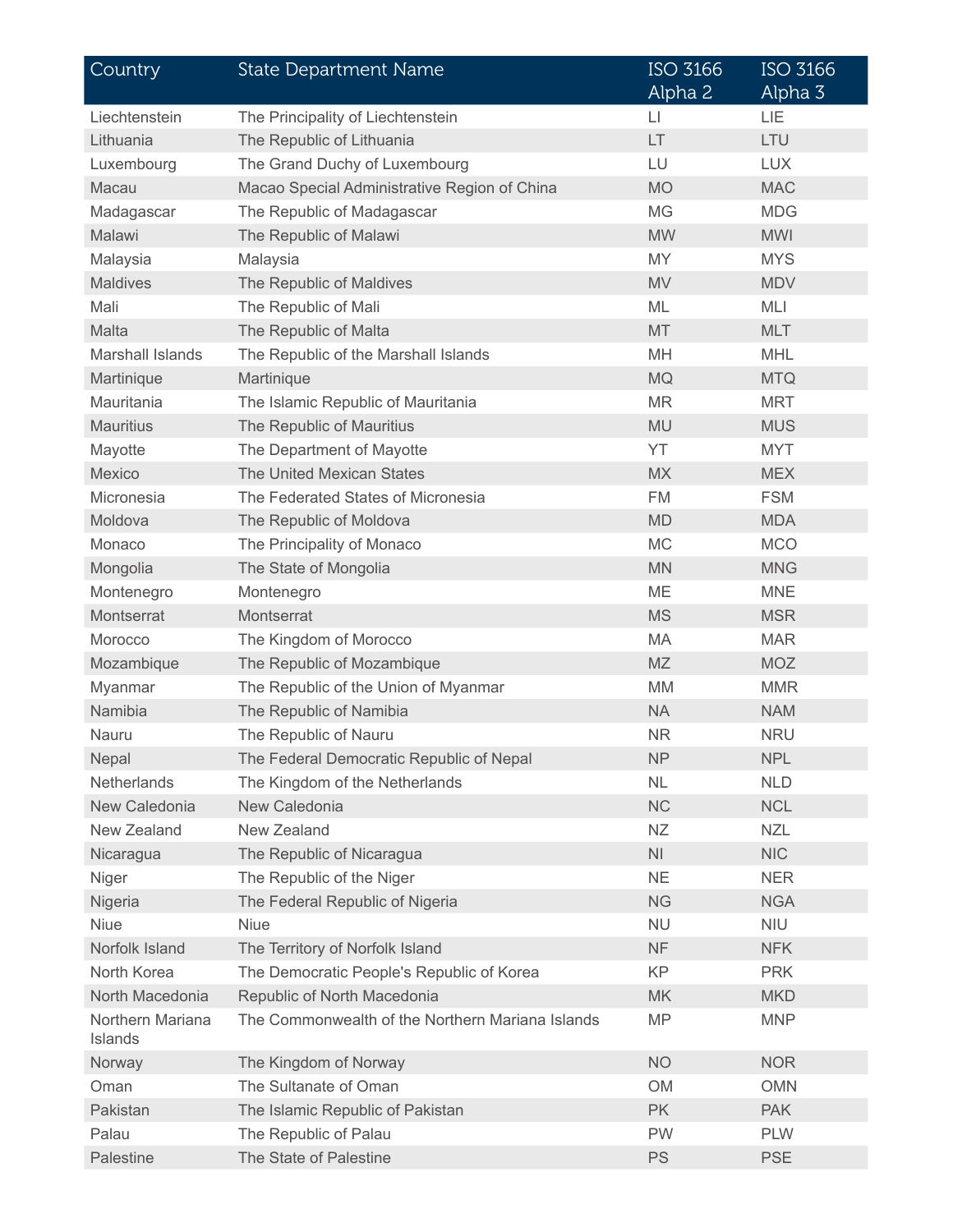| Country                                              | <b>State Department Name</b>                           | <b>ISO 3166</b><br>Alpha 2 | <b>ISO 3166</b><br>Alpha 3 |
|------------------------------------------------------|--------------------------------------------------------|----------------------------|----------------------------|
| Panama                                               | The Republic of Panamá                                 | PA                         | <b>PAN</b>                 |
| Papua New Guinea                                     | The Independent State of Papua New Guinea              | PG                         | <b>PNG</b>                 |
| Paraguay                                             | The Republic of Paraguay                               | <b>PY</b>                  | <b>PRY</b>                 |
| Peru                                                 | The Republic of Perú                                   | <b>PE</b>                  | <b>PER</b>                 |
| Philippines                                          | The Republic of the Philippines                        | <b>PH</b>                  | PHL                        |
| <b>Pitcairn Islands</b>                              | The Pitcairn, Henderson, Ducie and Oeno Islands        | PN                         | <b>PCN</b>                 |
| Poland                                               | The Republic of Poland                                 | PL                         | <b>POL</b>                 |
| Portugal                                             | The Portuguese Republic                                | PT.                        | <b>PRT</b>                 |
| Puerto Rico                                          | The Commonwealth of Puerto Rico                        | <b>PR</b>                  | PRI                        |
| Qatar                                                | The State of Qatar                                     | QA                         | QAT                        |
| Réunion                                              | Réunion                                                | <b>RE</b>                  | <b>REU</b>                 |
| Romania                                              | Romania                                                | <b>RO</b>                  | <b>ROU</b>                 |
| Russia                                               | The Russian Federation                                 | <b>RU</b>                  | <b>RUS</b>                 |
| Rwanda                                               | The Republic of Rwanda                                 | <b>RW</b>                  | <b>RWA</b>                 |
| Saint Barthélemy                                     | The Collectivity of Saint-Barthélemy                   | BL                         | <b>BLM</b>                 |
| Saint Helena                                         | Saint Helena, Ascension and Tristan da Cunha           | <b>SH</b>                  | <b>SHN</b>                 |
| <b>Saint Kitts and Nevis</b>                         | Saint Kitts and Nevis                                  | KN                         | <b>KNA</b>                 |
| Saint Lucia                                          | Saint Lucia                                            | <b>LC</b>                  | <b>LCA</b>                 |
| Saint Martin                                         | The Collectivity of Saint-Martin                       | MF                         | <b>MAF</b>                 |
| Saint Pierre and<br>Miquelon                         | The Overseas Collectivity of Saint-Pierre and Miquelon | <b>PM</b>                  | <b>SPM</b>                 |
| Saint Vincent and<br>the Grenadines                  | Saint Vincent and the Grenadines                       | VC                         | <b>VCT</b>                 |
| Samoa                                                | The Independent State of Samoa                         | WS                         | <b>WSM</b>                 |
| San Marino                                           | The Republic of San Marino                             | <b>SM</b>                  | <b>SMR</b>                 |
| Sao Tome and<br>Principe                             | The Democratic Republic of São Tomé and Príncipe       | <b>ST</b>                  | <b>STP</b>                 |
| Saudi Arabia                                         | The Kingdom of Saudi Arabia                            | <b>SA</b>                  | SAU                        |
| Senegal                                              | The Republic of Senegal                                | SN                         | <b>SEN</b>                 |
| Serbia                                               | The Republic of Serbia                                 | <b>RS</b>                  | <b>SRB</b>                 |
| Seychelles                                           | The Republic of Seychelles                             | <b>SC</b>                  | <b>SYC</b>                 |
| Sierra Leone                                         | The Republic of Sierra Leone                           | <b>SL</b>                  | <b>SLE</b>                 |
| Singapore                                            | The Republic of Singapore                              | SG                         | <b>SGP</b>                 |
| Sint Maarten                                         | Sint Maarten                                           | SX                         | <b>SXM</b>                 |
| Slovakia                                             | The Slovak Republic                                    | <b>SK</b>                  | <b>SVK</b>                 |
| Slovenia                                             | The Republic of Slovenia                               | SI                         | <b>SVN</b>                 |
| Solomon Islands                                      | The Solomon Islands                                    | <b>SB</b>                  | <b>SLB</b>                 |
| Somalia                                              | The Federal Republic of Somalia                        | <b>SO</b>                  | SOM                        |
| South Africa                                         | The Republic of South Africa                           | ZA                         | ZAF                        |
| South Georgia and<br>the South Sand-<br>wich Islands | South Georgia and the South Sandwich Islands           | GS                         | <b>SGS</b>                 |
| South Korea                                          | The Republic of Korea                                  | <b>KR</b>                  | <b>KOR</b>                 |
| South Sudan                                          | The Republic of South Sudan                            | SS                         | <b>SSD</b>                 |
| Spain                                                | The Kingdom of Spain                                   | ES                         | <b>ESP</b>                 |
| Sri Lanka                                            | The Democratic Socialist Republic of Sri Lanka         | LK                         | <b>LKA</b>                 |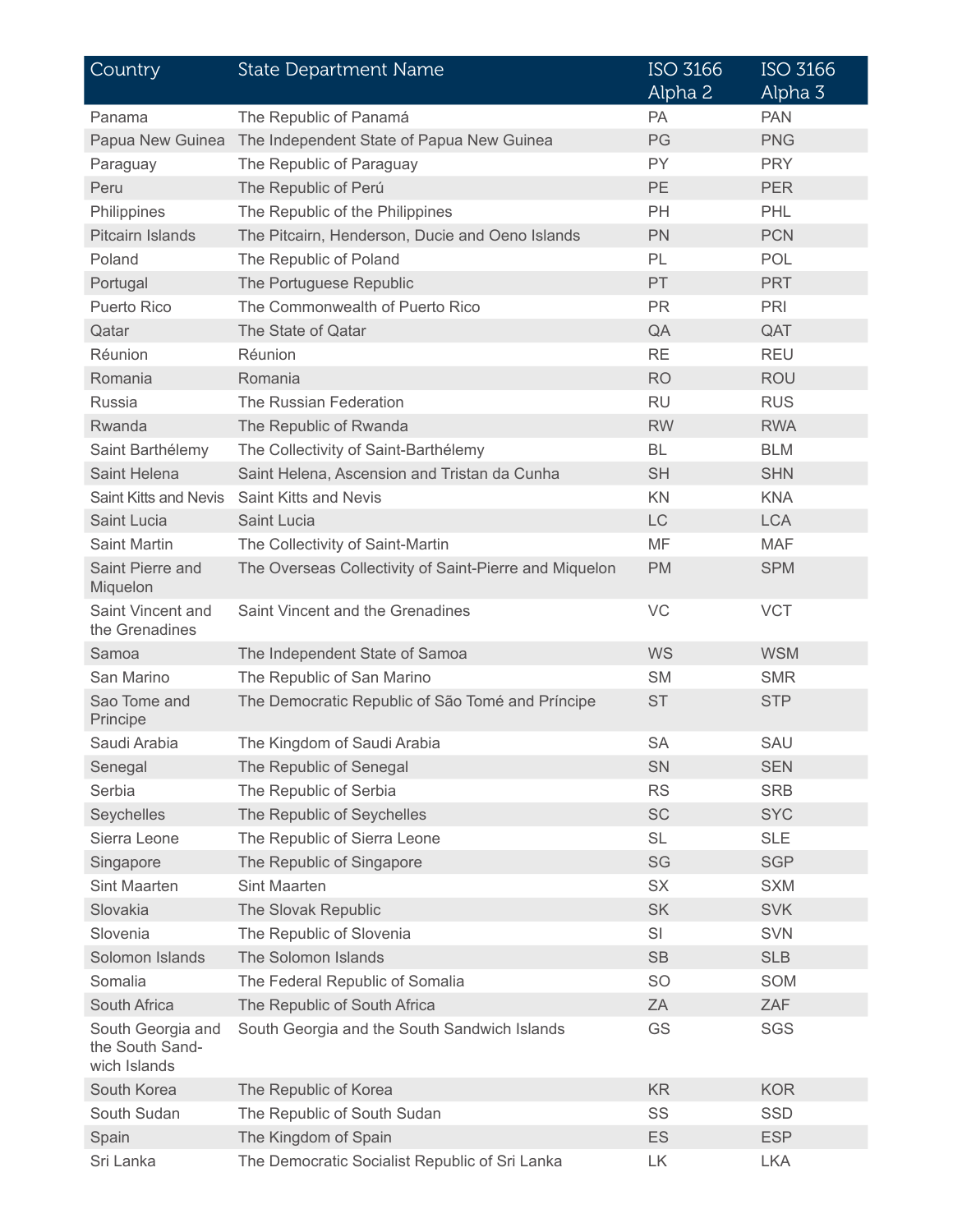| Country                                                    | <b>State Department Name</b>                                                                                                                    | <b>ISO 3166</b><br>Alpha 2 | <b>ISO 3166</b><br>Alpha 3 |
|------------------------------------------------------------|-------------------------------------------------------------------------------------------------------------------------------------------------|----------------------------|----------------------------|
| Sudan                                                      | The Republic of the Sudan                                                                                                                       | <b>SD</b>                  | <b>SDN</b>                 |
| Suriname                                                   | The Republic of Suriname                                                                                                                        | <b>SR</b>                  | <b>SUR</b>                 |
| Svalbard                                                   | Svalbard and Jan Mayen                                                                                                                          | SJ                         | <b>SJM</b>                 |
| Sweden                                                     | The Kingdom of Sweden                                                                                                                           | <b>SE</b>                  | <b>SWE</b>                 |
| Switzerland                                                | The Swiss Confederation                                                                                                                         | <b>CH</b>                  | <b>CHE</b>                 |
| Syria                                                      | The Syrian Arab Republic                                                                                                                        | SY                         | <b>SYR</b>                 |
| Taiwan                                                     | The Republic of China                                                                                                                           | <b>TW</b>                  | <b>TWN</b>                 |
| Tajikistan                                                 | The Republic of Tajikistan                                                                                                                      | TJ                         | <b>TJK</b>                 |
| Tanzania                                                   | The United Republic of Tanzania                                                                                                                 | TZ                         | <b>TZA</b>                 |
| Thailand                                                   | The Kingdom of Thailand                                                                                                                         | <b>TH</b>                  | <b>THA</b>                 |
| <b>Timor-Leste</b>                                         | The Democratic Republic of Timor-Leste                                                                                                          | <b>TL</b>                  | <b>TLS</b>                 |
| <b>Togo</b>                                                | The Togolese Republic                                                                                                                           | <b>TG</b>                  | <b>TGO</b>                 |
| <b>Tokelau</b>                                             | Tokelau                                                                                                                                         | <b>TK</b>                  | <b>TKL</b>                 |
| Tonga                                                      | The Kingdom of Tonga                                                                                                                            | <b>TO</b>                  | <b>TON</b>                 |
| Trinidad and To-<br>bago                                   | The Republic of Trinidad and Tobago                                                                                                             | <b>TT</b>                  | <b>TTO</b>                 |
| Tunisia                                                    | The Republic of Tunisia                                                                                                                         | <b>TN</b>                  | <b>TUN</b>                 |
| Turkey                                                     | The Republic of Turkey                                                                                                                          | <b>TR</b>                  | <b>TUR</b>                 |
| Turkmenistan                                               | Turkmenistan                                                                                                                                    | <b>TM</b>                  | <b>TKM</b>                 |
| <b>Turks and Caicos</b><br>Islands                         | The Turks and Caicos Islands                                                                                                                    | <b>TC</b>                  | <b>TCA</b>                 |
| Tuvalu                                                     | Tuvalu                                                                                                                                          | TV                         | <b>TUV</b>                 |
| Uganda                                                     | The Republic of Uganda                                                                                                                          | UG                         | <b>UGA</b>                 |
| Ukraine                                                    | Ukraine                                                                                                                                         | <b>UA</b>                  | <b>UKR</b>                 |
| <b>United Arab Emirates</b>                                | The United Arab Emirates                                                                                                                        | <b>AE</b>                  | <b>ARE</b>                 |
| United Kingdom of<br>Great Britain and<br>Northern Ireland | The United Kingdom of Great Britain and Northern Ireland                                                                                        | <b>GB</b>                  | <b>GBR</b>                 |
| <b>United States</b><br>Minor Outlying<br>Islands          | Baker Island, Howland Island, Jarvis Island, Johnston<br>Atoll, Kingman Reef, Midway Atoll, Navassa Island, Pal-<br>myra Atoll, and Wake Island | <b>UM</b>                  | <b>UMI</b>                 |
| United States of<br>America                                | The United States of America                                                                                                                    | US                         | <b>USA</b>                 |
| Uruguay                                                    | The Oriental Republic of Uruguay                                                                                                                | <b>UY</b>                  | <b>URY</b>                 |
| <b>Uzbekistan</b>                                          | The Republic of Uzbekistan                                                                                                                      | <b>UZ</b>                  | <b>UZB</b>                 |
| Vanuatu                                                    | The Republic of Vanuatu                                                                                                                         | VU                         | <b>VUT</b>                 |
| Venezuela                                                  | The Bolivarian Republic of Venezuela                                                                                                            | VE                         | <b>VEN</b>                 |
| Vietnam                                                    | The Socialist Republic of Viet Nam                                                                                                              | <b>VN</b>                  | <b>VNM</b>                 |
| Virgin Islands<br>(British)                                | The Virgin Islands                                                                                                                              | VG                         | <b>VGB</b>                 |
| Virgin Islands (US)                                        | The Virgin Islands of the United States                                                                                                         | VI                         | <b>VIR</b>                 |
| Wallis and Futuna                                          | The Territory of the Wallis and Futuna Islands                                                                                                  | WF                         | <b>WLF</b>                 |
| Western Sahara                                             | The Sahrawi Arab Democratic Republic                                                                                                            | EH                         | <b>ESH</b>                 |
| Yemen                                                      | The Republic of Yemen                                                                                                                           | <b>YE</b>                  | <b>YEM</b>                 |
| Zambia                                                     | The Republic of Zambia                                                                                                                          | ZM                         | <b>ZMB</b>                 |
| Zimbabwe                                                   | The Republic of Zimbabwe                                                                                                                        | ZW                         | ZWE                        |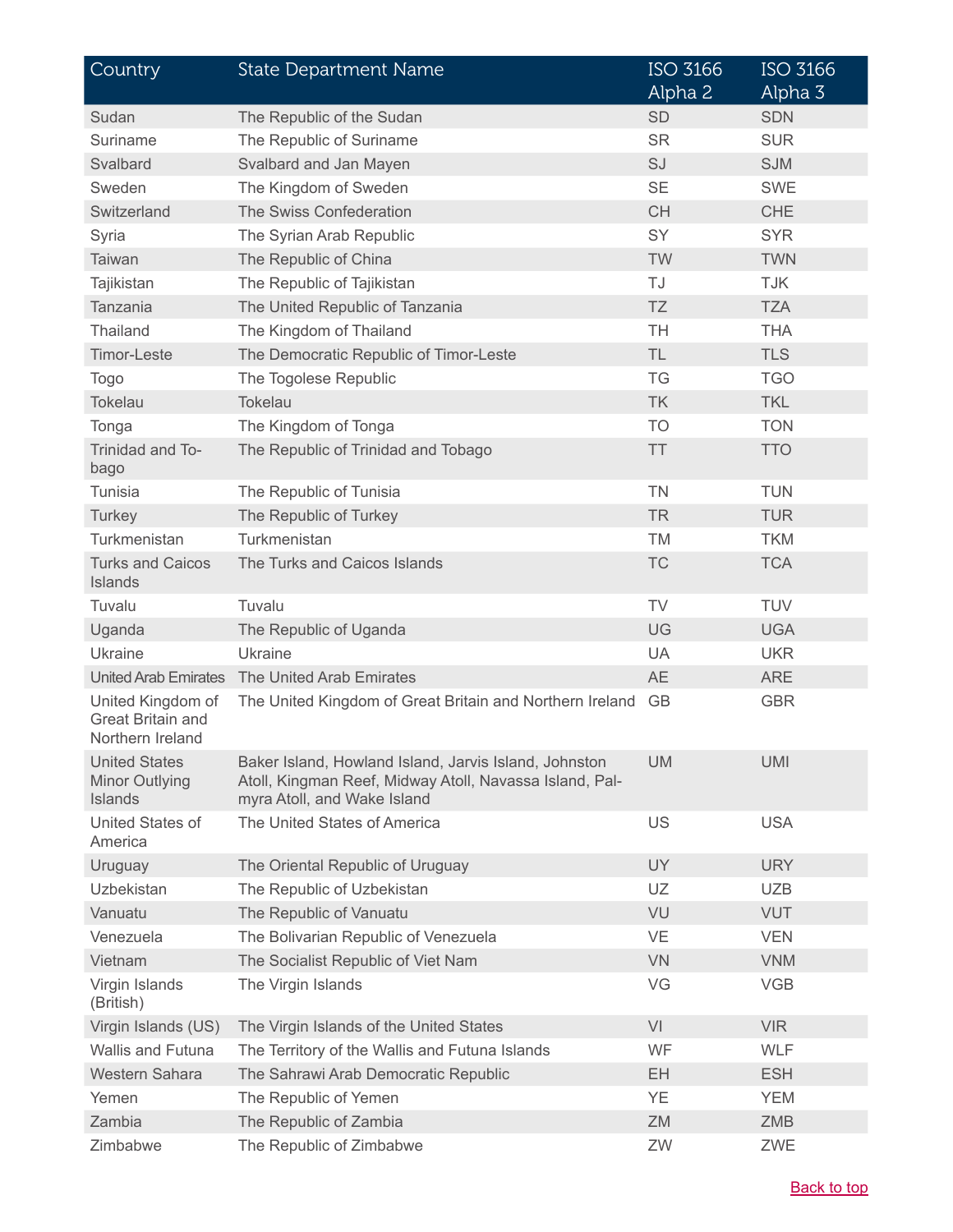#### <span id="page-12-0"></span>Gender

| <b>Description</b>    | <b>Export Value</b> |
|-----------------------|---------------------|
| Male                  | M                   |
| Female                | ⊢                   |
| Another Gender        | Α                   |
| Prefer not to respond | ₽                   |

**[Back to top](#page-0-0)** 

# <span id="page-12-1"></span>Race Ethnicity

| <b>Description</b>               | <b>Export Value</b> |
|----------------------------------|---------------------|
| <b>Black/African American</b>    |                     |
| American Indian/Alaska Native    | $\overline{2}$      |
| White/Caucasian                  | 3                   |
| Latina/Latino/Latinx/Hispanic    | 4                   |
| Asian/Asian-American             | 5                   |
| Native Hawaiian/Pacific Islander | 6                   |
| Two or more races                |                     |
| Prefer not to respond            | 8                   |
|                                  | Deal-Island         |

**[Back to top](#page-0-0)** 

#### <span id="page-12-2"></span>GPA

| <b>Export Value</b> |
|---------------------|
|                     |
| $\overline{2}$      |
| 3                   |
| 4                   |
| 5                   |
| 6                   |
|                     |
| 8                   |
| 9                   |
|                     |

[Back to top](#page-0-0)

#### <span id="page-12-3"></span>Class Rank

| <b>Description</b>    | <b>Export Value</b> |
|-----------------------|---------------------|
| <b>Top Quarter</b>    |                     |
| Second Quarter        |                     |
| <b>Third Quarter</b>  | 3                   |
| <b>Fourth Quarter</b> | 4                   |
| Not Reported          | 5                   |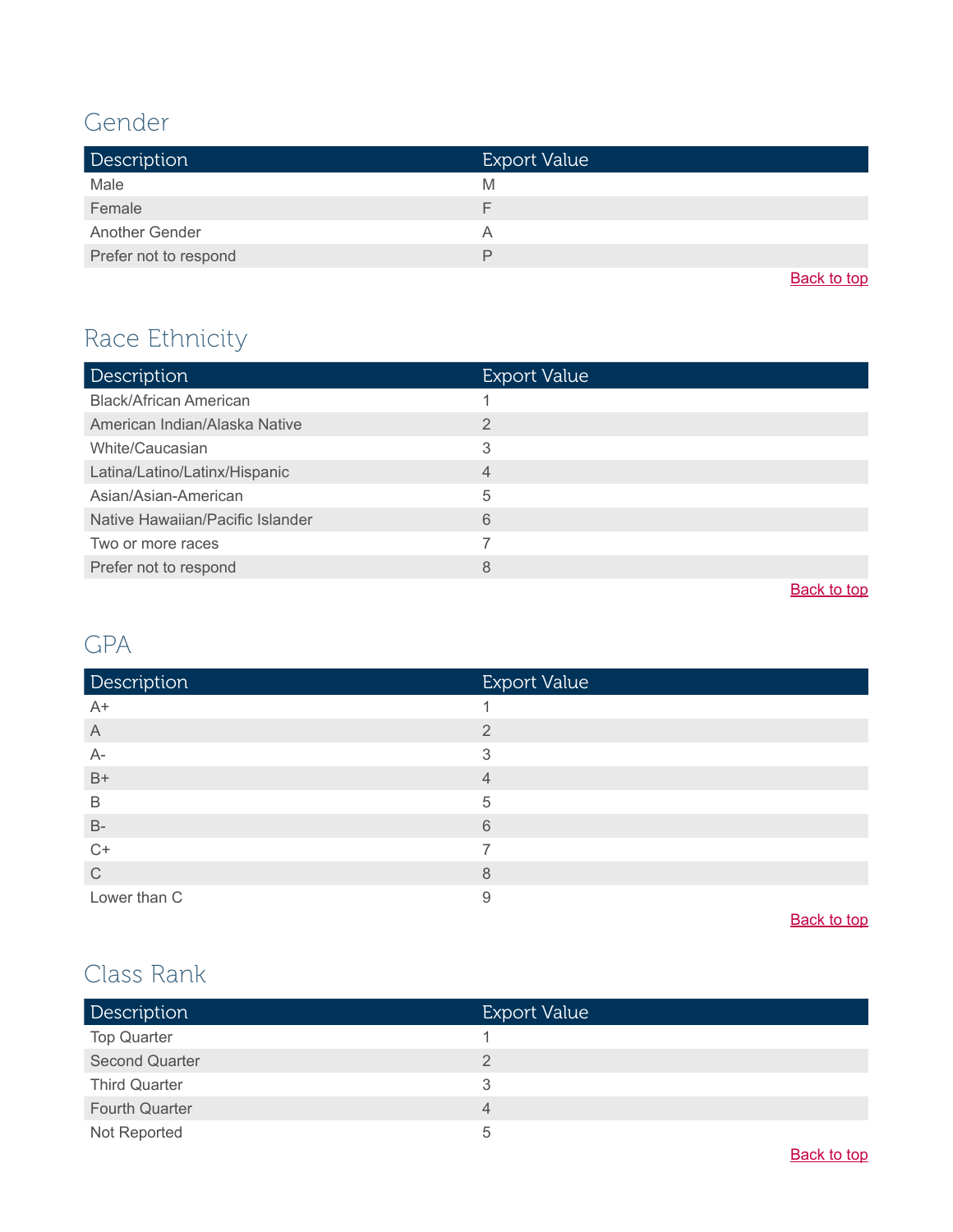# <span id="page-13-1"></span>Campus Environment

| <b>Description</b>                        | Export Value |
|-------------------------------------------|--------------|
| Minimal Social Rules (Liberal)            |              |
| Moderate Social Rules                     | M            |
| <b>Strict Social Rules (Conservative)</b> |              |
|                                           | Back to top  |

# High School Type

| Description                       | <b>Export Value</b> |
|-----------------------------------|---------------------|
| Catholic                          | C                   |
| Department of Defense             | D                   |
| Homeschooled                      | $\mathsf{H}$        |
| <b>Bureau of Indian Education</b> |                     |
| Military                          | M                   |
| Public                            | $\mathsf{P}$        |
| Private                           | R                   |
| <b>State</b>                      | S                   |
| Christian                         | т                   |
| Virtual                           | V                   |

**[Back to top](#page-0-0)** 

# <span id="page-13-0"></span>College Type

| Description                       | <b>Export Value</b> |
|-----------------------------------|---------------------|
| <b>Community/Junior College</b>   | Community or Junior |
| <b>Private College/University</b> | <b>Private</b>      |
| Public (State) College/University | <b>Public</b>       |
| Career/Technical School           | Career or Technical |
|                                   | Deal-Action         |

**[Back to top](#page-0-0)** 

## <span id="page-13-2"></span>Denomination

| <b>Description</b>          | <b>Export Value</b> |
|-----------------------------|---------------------|
| Adventist                   | Adventist           |
| African Methodist Episcopal | AME                 |
| Assemblies of God           | Assemblies of God   |
| <b>Baptist</b>              | <b>Baptist</b>      |
| Baptist (Southern)          | Southern Baptist    |
| <b>Bible</b>                | <b>Bible</b>        |
| <b>Buddhist</b>             | <b>Buddhist</b>     |
| Catholic                    | Catholic            |
| Church of Christ            | Church of Christ    |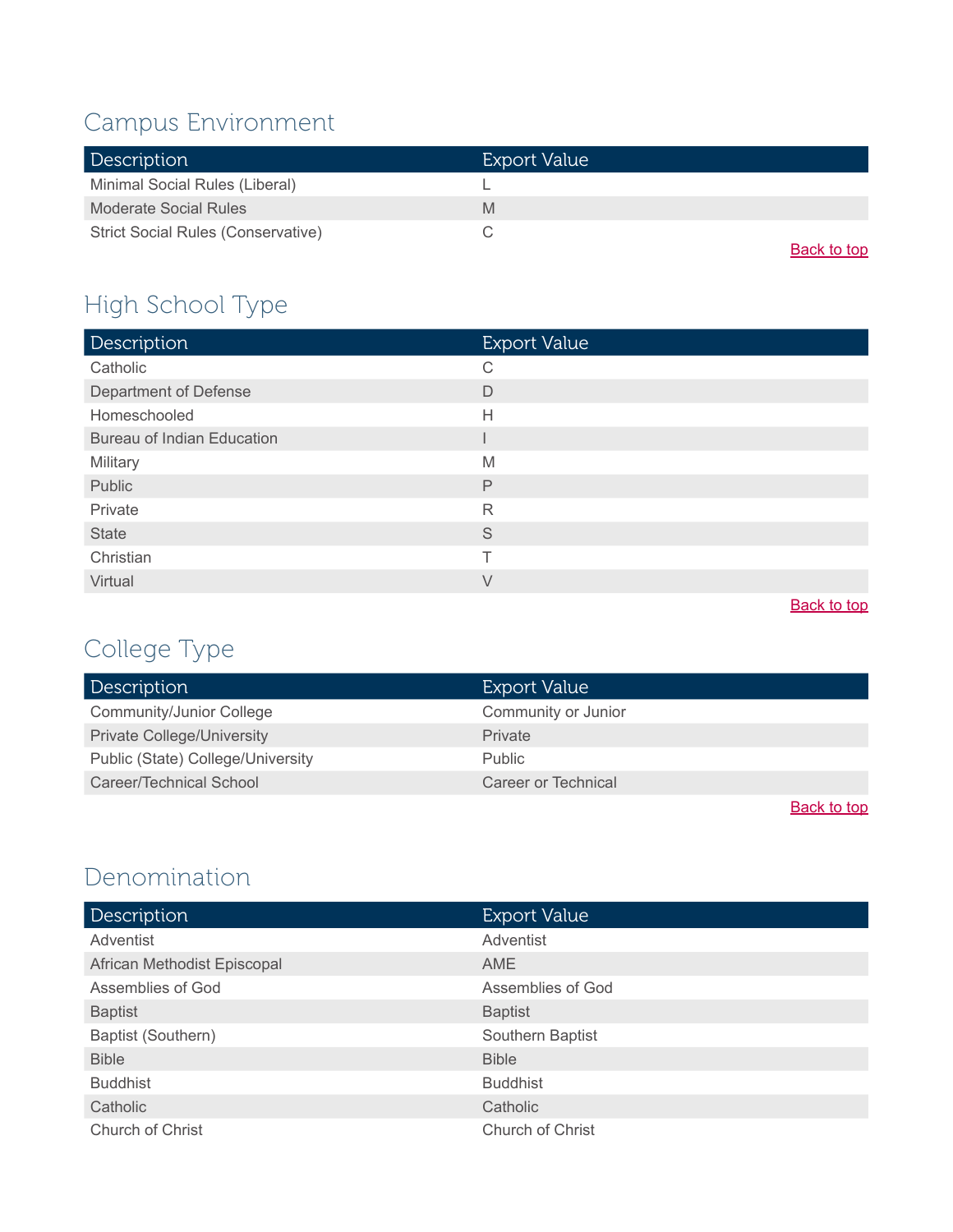| <b>Description</b>                 | <b>Export Value</b>    |
|------------------------------------|------------------------|
| Church of God                      | Church of God          |
| Disciples of Christ                | Disciples of Christ    |
| Easter Orthodox Christian          | Eastern Orthodox       |
| Episcopal                          | Episcopal              |
| Evangelical                        | Evangelical            |
| Hindu                              | Hindu                  |
| Jewish                             | Jewish                 |
| Lutheran                           | Lutheran               |
| Mennonite                          | Mennonite              |
| Methodist                          | Methodist              |
| L.D.S./Mormon                      | <b>LDS</b>             |
| Muslim                             | <b>Muslim</b>          |
| Nazarene                           | Nazarene               |
| Nondenominational                  | Nondenominational      |
| <b>Other Religious Affiliation</b> | <b>Other Religion</b>  |
| Other Christian Denomination       | <b>Other Christian</b> |
| Charismatic/Pentecostal            | Pentecostal            |
| Presbyterian                       | Presbyterian           |
| Friends/Quaker                     | Quaker                 |
|                                    |                        |

# <span id="page-14-0"></span>High School Course Track

| <b>Description</b>                | <b>Export Value</b> |
|-----------------------------------|---------------------|
| Advanced Placement (AP)           | AP                  |
| Cambridge AICE Diploma            | Cambridge AICE      |
| <b>College-Credit Courses</b>     | Dual                |
| <b>General College Prep</b>       | Prep                |
| Other Gifted/Accelerated Programs | Gifted              |
| Honors Program                    | <b>Honors</b>       |
| International Baccalaureate (IB)  | ΙB                  |
| Career and Technical (CTE)        | <b>CTE</b>          |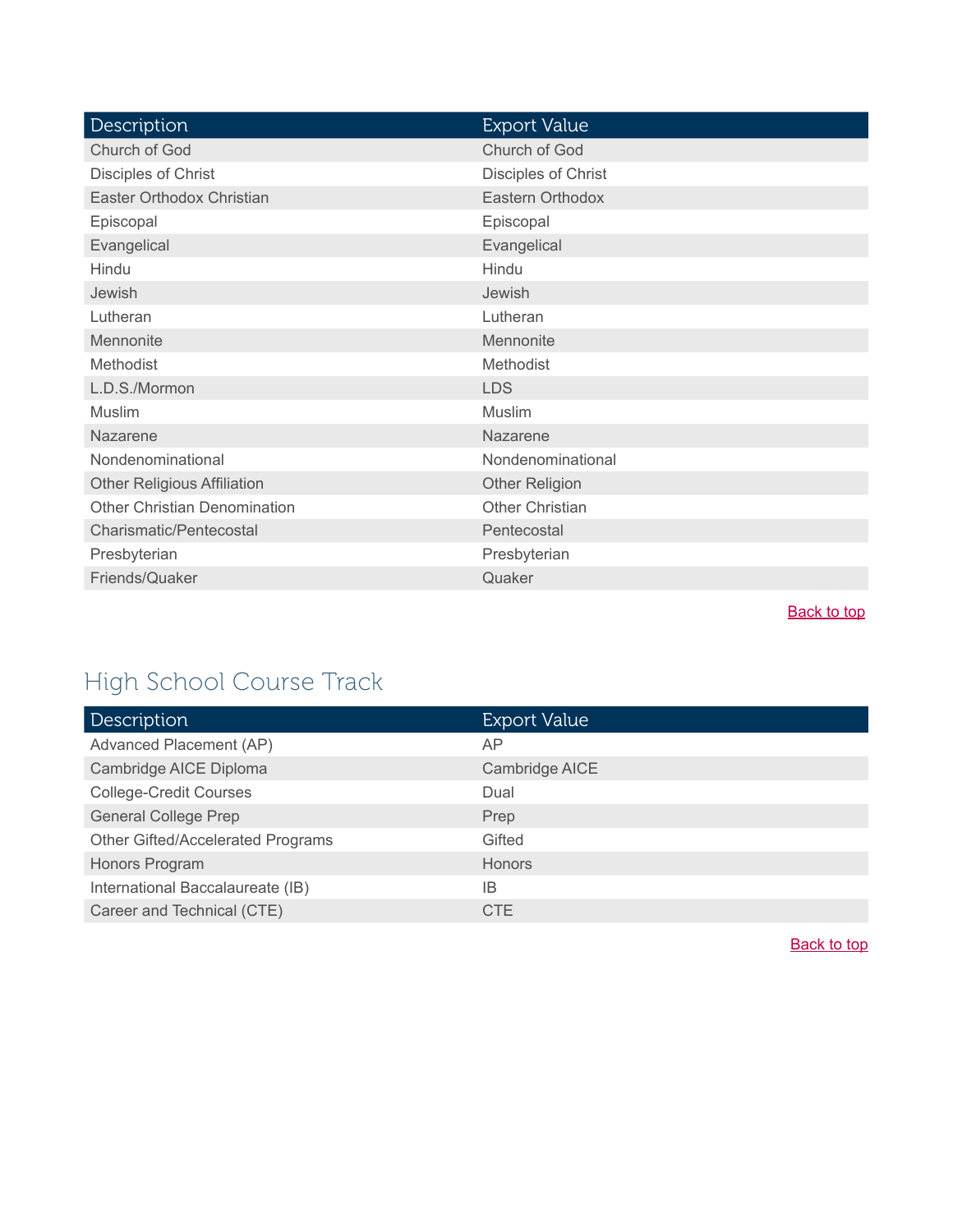# <span id="page-15-0"></span>College Activity

| Description                           | <b>Export Value</b>       |
|---------------------------------------|---------------------------|
| Academic/Honors Club                  | Academic                  |
| Art/Design                            | Art                       |
| Band/Orchestra                        | <b>Band</b>               |
| Business/Entrepreneur                 | <b>Business</b>           |
| Cheerleading                          | Cheerleading              |
| Choir                                 | Choir                     |
| Church/Religious                      | Religious                 |
| <b>Club Sports</b>                    | <b>Club Sports</b>        |
| <b>Community Service/Volunteering</b> | Volunteer                 |
| Dance Team                            | Dance Team                |
| Debate/Forensics                      | Debate                    |
| Drama/Theatre                         | Drama                     |
| E-Sports/Gaming                       | E-Sports                  |
| <b>Environmental Club</b>             | Environmental             |
| Fraternity/Sorority                   | Fraternity                |
| Gap Year                              | Gap Year                  |
| Horsemanship/Rodeo                    | Horsemanship/Rodeo        |
| Hunting/Fishing                       | Hunting                   |
| <b>Intramural Sports</b>              | <b>Intramural Sports</b>  |
| Language Club                         | Language                  |
| Leadership                            | Leadership                |
| <b>Martial Arts</b>                   | <b>Martial Arts</b>       |
| Math/Science Club                     | <b>Math Science</b>       |
| Military/ROTC                         | Military                  |
| <b>Outdoor Adventure/Rec</b>          | Adventure                 |
| Peer Mentoring/Tutoring               | Tutoring                  |
| <b>Political Organizations</b>        | Political                 |
| Racial or Ethnic Organizations        | Ethnic                    |
| <b>Robotics</b>                       | Robotics                  |
| <b>Student Government</b>             | <b>Student Government</b> |
| <b>Study Abroad</b>                   | <b>Study Abroad</b>       |
| Tech/Engineering Club                 | Technology                |
| Publications/TV/Radio                 | <b>Broadcasting</b>       |
| <b>Varsity Sports</b>                 | <b>Varsity Sports</b>     |
| Writing/Publications                  | Writing                   |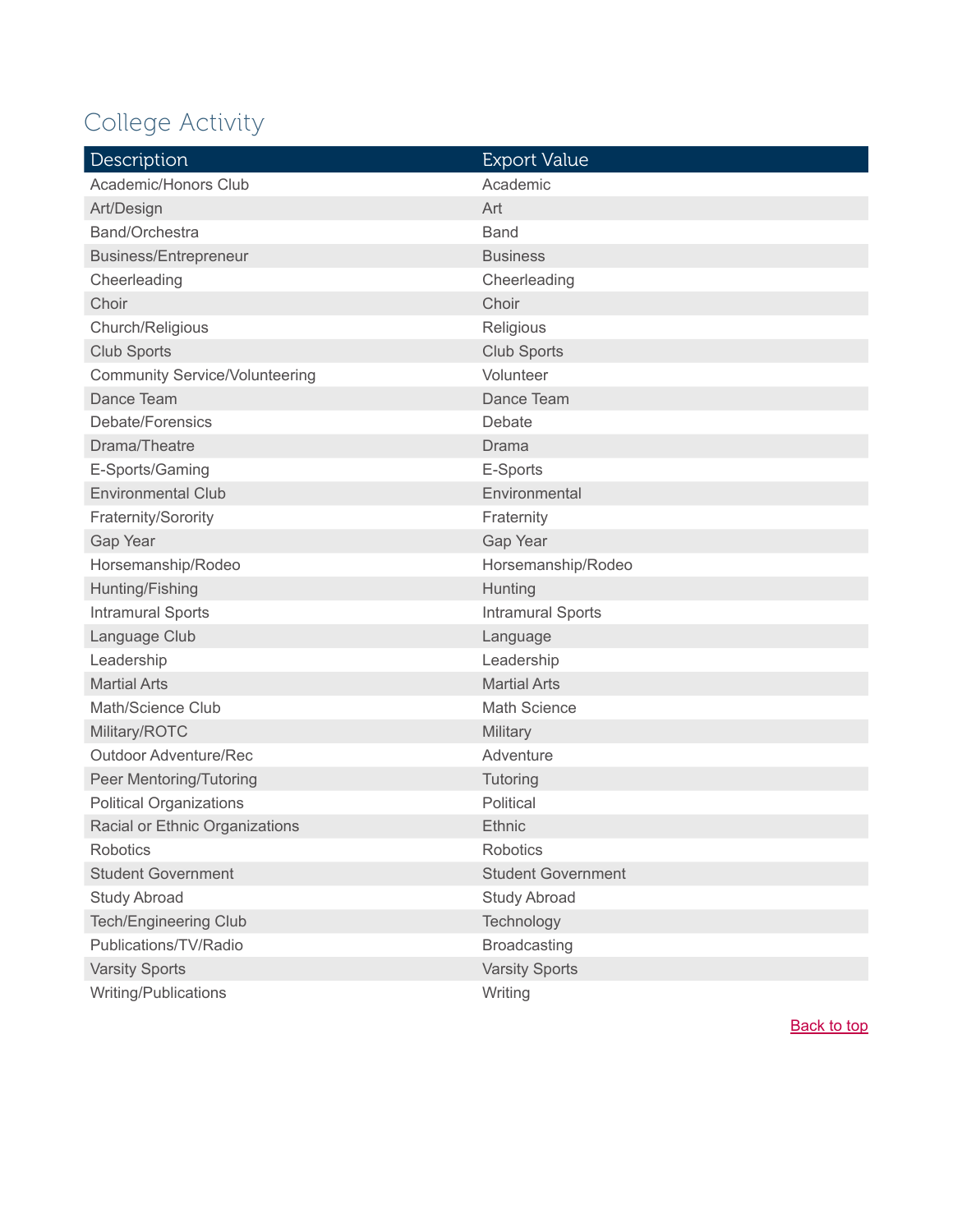# <span id="page-16-0"></span>Career & Academic Interest

| Career & Academic Interest               | Career & Academic Category                   | <b>ACT Major CIP Code</b><br>Code |         |
|------------------------------------------|----------------------------------------------|-----------------------------------|---------|
| Accounting                               | <b>Business &amp; Finance</b>                | 280                               | 52.03   |
| Advertising                              | <b>Business &amp; Finance</b>                | 391                               | 9.0903  |
| Agriculture                              | Agriculture, Forestry & Animal Sci-<br>ences | 110                               | 01.00   |
| <b>Animal Science</b>                    | Agriculture, Forestry & Animal Sci-<br>ences | 117                               | 01.09   |
| Architecture                             | Architecture & Design                        | 140                               | 04.02   |
| Art                                      | Visual & Performing Arts                     | 200                               | 50.01   |
| <b>Athletic Coaching</b>                 | Education                                    | 531                               | 13.1314 |
| <b>Aviation and Aerospace</b>            | Engineering & Technologies                   | 810                               | 49.01   |
| Biology                                  | <b>Physical &amp; Natural Sciences</b>       | 860                               | 26.01   |
| Biotechnology                            | Engineering                                  | 544                               | 14.05   |
| <b>Broadcasting</b>                      | Communications                               | 397                               | 9.0701  |
| <b>Building Trades</b>                   | <b>Building &amp; Mechanical Trades</b>      | 820                               | 46.00   |
| <b>Business Management</b>               | <b>Business &amp; Finance</b>                | 300                               | 52.02   |
| Chemistry                                | <b>Physical &amp; Natural Sciences</b>       | 873                               | 40.05   |
| Child Care and Development               | Education                                    | 413                               | 19.0706 |
| <b>Christian Missionary and Services</b> | Philosophy, Religion & Theology              | 801                               | 39.03   |
| <b>Computer and Information Sciences</b> | <b>Computer Science &amp; Mathematics</b>    | 460                               | 11.01   |
| <b>Communication Disorder Services</b>   | <b>Health Care</b>                           | 672                               | 51.02   |
| <b>Community and Personal Services</b>   | <b>Public and Family Services</b>            | 410                               | 19.02   |
| Cosmetology                              | <b>Community and Personal Services</b>       | 431                               | 12.04   |
| <b>Criminal Justice</b>                  | Law & Criminal Justice                       | 442                               | 43.0104 |
| <b>Culinary Arts</b>                     | Hospitality                                  | 432                               | 12.05   |
| Cybersecurity                            | <b>Computer Science &amp; Mathematics</b>    | 464                               | 11.1003 |
| Dance                                    | Visual & Performing Arts                     | 230                               | 50.03   |
| Dentistry                                | <b>Health Care</b>                           | 650                               | 51.04   |
| Economics                                | <b>History &amp; Social Studies</b>          | 893                               | 45.06   |
| Engineering                              | Engineering & Technologies                   | 540                               | 14.01   |
| <b>Engineering Technology</b>            | Engineering & Technologies                   | 570                               | 15.00   |
| English                                  | English & Foreign Languages                  | 590                               | 23.01   |
| Entrepreneurship                         | <b>Business &amp; Finance</b>                | 313                               | 52.07   |
| <b>Environmental Studies</b>             | <b>Physical &amp; Natural Sciences</b>       | 131                               | 03.0103 |
| <b>Equine Studies</b>                    | Agriculture, Forestry & Animal Sci-<br>ences | 110                               | 01.0507 |
| <b>Ethnic and Area Studies</b>           | <b>History &amp; Social Studies</b>          | 160                               | 05.02   |
| Fashion                                  | Visual & Performing Arts                     | 241                               | 50.0407 |
| Finance                                  | <b>Business &amp; Finance</b>                | 341                               | 52.0803 |
| Foreign Language                         | English & Foreign Languages                  | 600                               | 16.0101 |
| Forestry                                 | Agriculture, Forestry & Animal Sci-<br>ences | 130                               | 03.01   |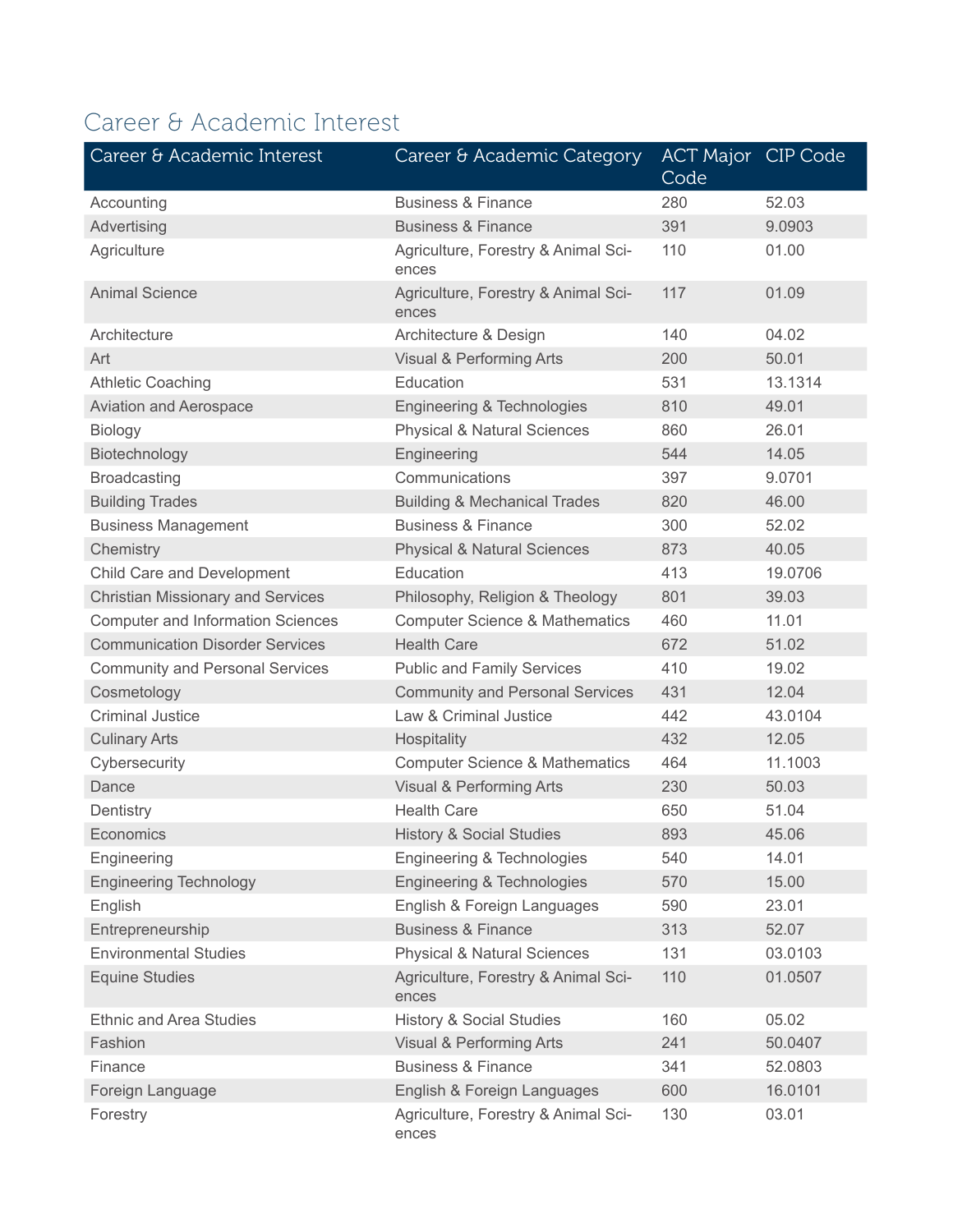| Career & Academic Interest                     | Career & Academic Category                | <b>ACT Major CIP Code</b><br>Code |         |
|------------------------------------------------|-------------------------------------------|-----------------------------------|---------|
| <b>Funeral Services &amp; Mortuary Science</b> | <b>History &amp; Social Studies</b>       | 433                               | 12.03   |
| Game Design                                    | <b>Computer Science &amp; Mathematics</b> | 240                               | 50.0411 |
| <b>General Science</b>                         | <b>Physical &amp; Natural Sciences</b>    | 870                               | 40.01   |
| <b>Geological and Earth Sciences</b>           | <b>Physical &amp; Natural Sciences</b>    | 874                               | 40.06   |
| <b>Graphic Arts and Design</b>                 | Communications                            | 242                               | 50.0409 |
| <b>Healthcare Assistance</b>                   | <b>Health Care</b>                        | 610                               | 51.07   |
| <b>History</b>                                 | <b>History &amp; Social Studies</b>       | 895                               | 54.01   |
| <b>Interior Design</b>                         | Architecture & Design                     | 244                               | 50.0408 |
| <b>International Business</b>                  | <b>Business &amp; Finance</b>             | 304                               | 52.11   |
| <b>International Relations</b>                 | <b>History &amp; Social Studies</b>       | 896                               | 45.0901 |
| Journalism and Communications                  | Communications                            | 390                               | 09.01   |
| <b>Legal Services and Assistance</b>           | Law & Criminal Justice                    | 884                               | 22.0302 |
| <b>Marine Biology</b>                          | <b>Physical &amp; Natural Sciences</b>    | 865                               | 26.1302 |
| Marketing                                      | <b>Business &amp; Finance</b>             | 307                               | 52.14   |
| <b>Mathematics and Statistics</b>              | <b>Computer Science &amp; Mathematics</b> | 470                               | 27.01   |
| <b>Mechanical Trades</b>                       | <b>Building &amp; Mechanical Trades</b>   | 840                               | 48.00   |
| <b>Mechatronics and Robotics</b>               | Engineering & Technologies                | 581                               | 15.08   |
| Medical Provider, Other                        | <b>Health Care</b>                        | 670                               | 51.00   |
| <b>Medical Technology</b>                      | <b>Health Care</b>                        | 680                               | 51.10   |
| <b>Military Science</b>                        | <b>Community and Personal Services</b>    | 445                               | 28.05   |
| <b>Music</b>                                   | Visual & Performing Arts                  | 250                               | 50.09   |
| Neuroscience                                   | <b>Physical &amp; Natural Sciences</b>    | 860                               | 26.1501 |
| Nursing                                        | <b>Health Care</b>                        | 710                               | 51.38   |
| Pharmacy                                       | <b>Health Care</b>                        | 740                               | 51.2    |
| Philosophy                                     | Philosophy, Religion & Theology           | 780                               | 38.01   |
| Photography and Film                           | Visual & Performing Arts                  | 220                               | 50.0602 |
| <b>Physical Education and Recreation</b>       | Education                                 | 420                               | 31.01   |
| <b>Physical Therapy</b>                        | <b>Health Care</b>                        | 765                               | 51.2308 |
| <b>Physics</b>                                 | <b>Physical &amp; Natural Sciences</b>    | 875                               | 40.08   |
| <b>Political Science</b>                       | <b>History &amp; Social Studies</b>       | 897                               | 45.10   |
| Pre-Law                                        | Law & Criminal Justice                    | 882                               | 22.01   |
| Pre-Med                                        | <b>Health Care</b>                        | 690                               | 51.12   |
| Psychiatry and Psychology                      | <b>Health Care</b>                        | 899                               | 42.01   |
| Public Policy and Administration               | <b>History &amp; Social Studies</b>       | 452                               | 44.04   |
| <b>Religion and Theology</b>                   | Philosophy, Religion & Theology           | 790                               | 38.02   |
| Renewable Energy                               | Engineering & Technologies                | 579                               | 15.0503 |
| Social Work                                    | <b>Community and Personal Services</b>    | 454                               | 44.07   |
| Sociology                                      | <b>History &amp; Social Studies</b>       | 890                               | 45.01   |
| Software and Mobile Development                | <b>Computer Science &amp; Mathematics</b> | 463                               | 11.08   |
| Sports and Fitness Management                  | Sports & Fitness                          | 424                               | 31.0504 |
| <b>Sports Medicine</b>                         | Sports & Fitness                          | 671                               | 51.0913 |
| <b>Teaching and Education</b>                  | Education                                 | 510                               | 13.01   |
| Theater                                        | <b>Visual &amp; Performing Arts</b>       | 270                               | 50.05   |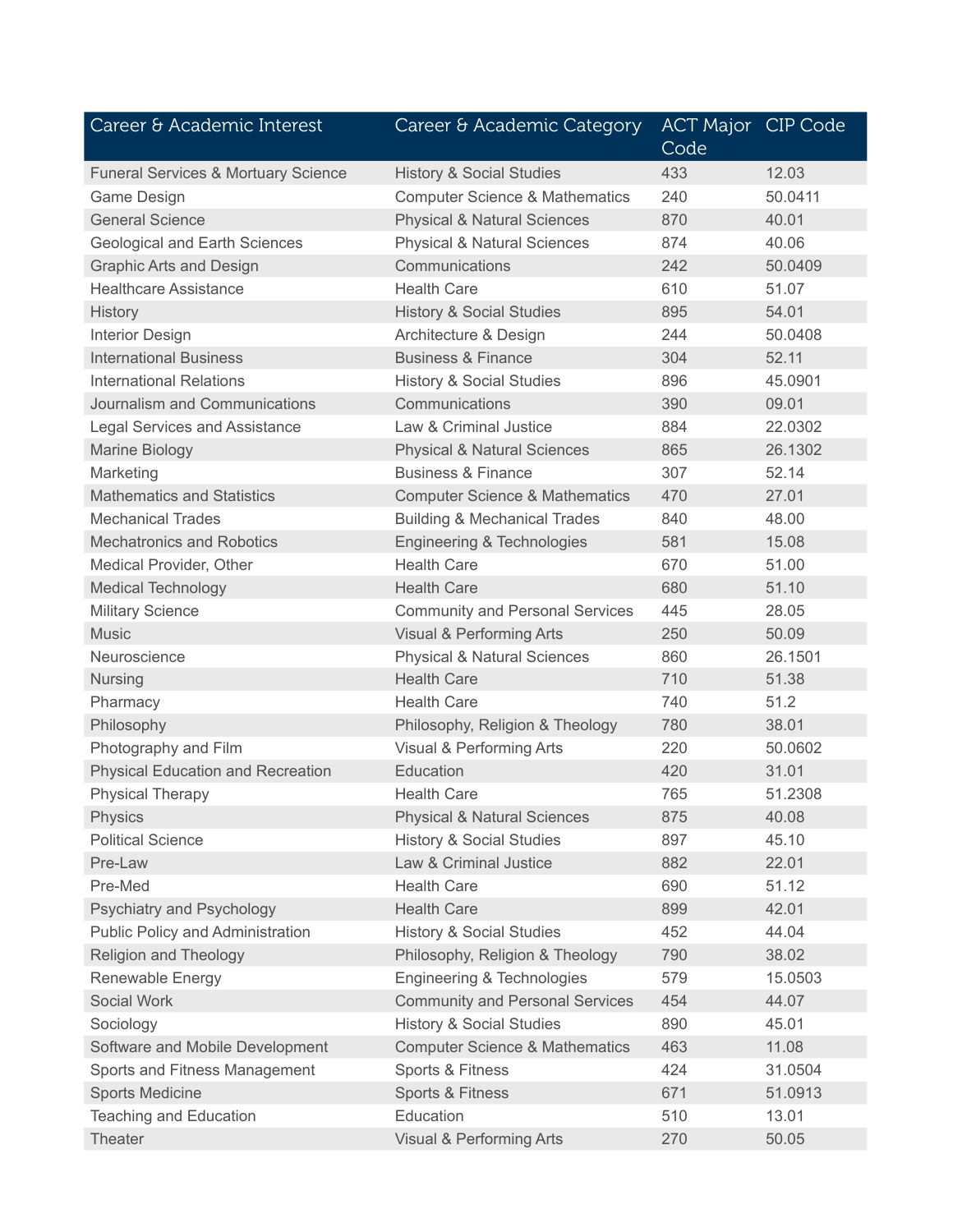| Career & Academic Interest      | Career & Academic Category                   | <b>ACT Major CIP Code</b><br>Code |         |
|---------------------------------|----------------------------------------------|-----------------------------------|---------|
| <b>Travel &amp; Hospitality</b> | Hospitality                                  | 314                               | 52.0903 |
| Undecided                       | Undecided                                    | 999                               |         |
| Urban Design and Planning       | Architecture & Design                        | 142                               | 04.03   |
| <b>Veterinary Science</b>       | Agriculture, Forestry & Animal Sci-<br>ences | 770                               | 51.24   |

## Additional ACT Major and CIP Codes

*When using the ACT Major Codes or CIP Codes for integration, there are additional values that may be included in your export file based on the selections made by students.*

| <b>ACT Major Code</b> | CIP Code | Description                           |
|-----------------------|----------|---------------------------------------|
| 111                   | 01.0102  | <b>Agribusiness Operations</b>        |
| 112                   | 01.01    | Agricultural Business & Management    |
| 113                   | 01.0103  | <b>Agricultural Economics</b>         |
| 114                   | 01.02    | <b>Agricultural Mechanization</b>     |
| 115                   | 01.03    | <b>Agricultural Production</b>        |
| 116                   | 01.1102  | Agronomy & Crop Science               |
| 118                   | 01.10    | Food Sciences & Technology            |
| 119                   | 01.06    | Horticulture Operations & Management  |
| 120                   | 01.1103  | <b>Horticulture Science</b>           |
| 132                   | 03.05    | Forestry                              |
| 133                   | 03.02    | Natural Resources Management          |
| 134                   | 03.06    | Wildlife & Wildlands Management       |
| 141                   | 04.0401  | Architectural Environmental Design    |
| 143                   | 04.05    | <b>Interior Architecture</b>          |
| 144                   | 04.06    | Landscape Architecture                |
| 150                   | 05.01    | Area Studies, General                 |
| 151                   | 05.0103  | Asian Area Studies                    |
| 152                   | 05.0106  | European Area Studies                 |
| 153                   | 05.0107  | Latin American Area Studies           |
| 154                   | 05.0102  | North American Area Studies           |
| 161                   | 05.0201  | African-American Studies              |
| 162                   | 05.0202  | American Indian/Native Amer Studies   |
| 163                   | 05.0203  | Latino/Chicano Studies                |
| 164                   | 5.0207   | <b>Women's Studies</b>                |
| 170                   | 24.01    | Liberal Arts & General Studies        |
| 180                   | 25.01    | <b>Library Science</b>                |
| 190                   | 30.00    | Multi/Interdisciplinary Studies       |
| 201                   | 50.0703  | Art History, Criticism & Conservation |
| 202                   | 50.07    | Fine/Studio Arts                      |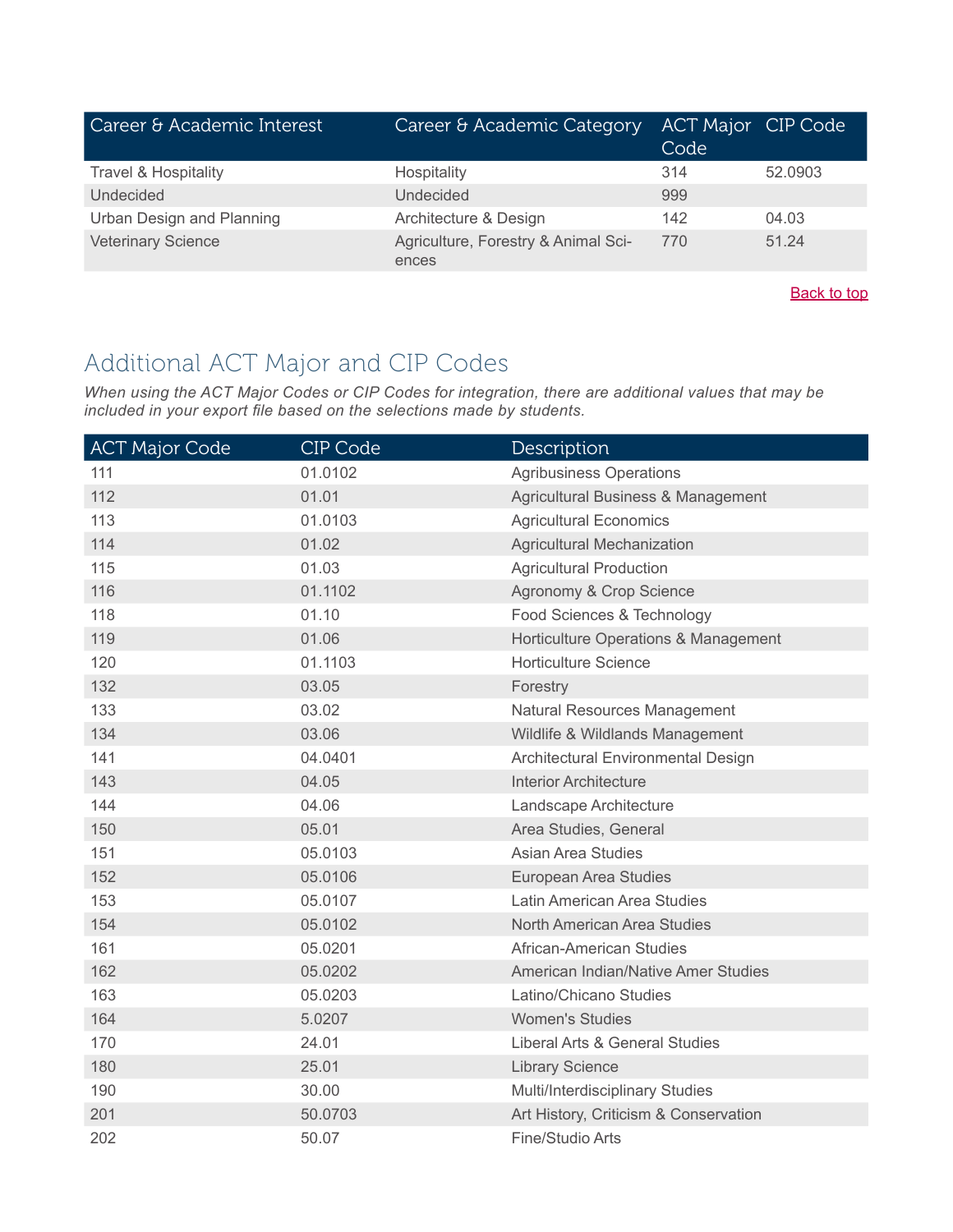| <b>ACT Major Code</b> | CIP Code | Description                                  |
|-----------------------|----------|----------------------------------------------|
| 210                   | 50.06    | Cinema/Film                                  |
| 240                   | 50.0401  | Design & Visual Communications, Gen          |
| 243                   | 50.0404  | <b>Industrial Design</b>                     |
| 251                   | 50.0903  | Music, Performance                           |
| 252                   | 50.0904  | Music, Theory & Composition                  |
| 260                   | 50.0605  | Photography                                  |
| 290                   | 52.0302  | <b>Accounting Technician</b>                 |
| 301                   | 52.0904  | Hotel/Motel Management                       |
| 302                   | 52.1005  | Human Resources Development/Training         |
| 303                   | 52.10    | Human Resources Management                   |
| 305                   | 52.1002  | <b>Labor/Industrial Relations</b>            |
| 306                   | 52.0203  | Logistics & Materials Management             |
| 308                   | 52.0204  | <b>Office Supervision &amp; Management</b>   |
| 309                   | 52.0205  | Operations Management & Supervision          |
| 310                   | 52.1003  | Organizational Behavior                      |
| 311                   | 52.0202  | Purchasing/Procurement/Contracts Mgmt        |
| 312                   | 52.0905  | Restaurant/Food Services Management          |
| 320                   | 52.13    | Bus/Mgmt Quantitative Methods, Gen           |
| 321                   | 52.1304  | <b>Actuarial Science</b>                     |
| 330                   | 52.06    | <b>Business/Managerial Economics</b>         |
| 340                   | 52.0801  | Finance, General                             |
| 342                   | 52.0804  | <b>Financial Planning &amp; Services</b>     |
| 343                   | 52.17    | Insurance & Risk Management                  |
| 344                   | 52.0807  | <b>Investments &amp; Securities</b>          |
| 350                   | 52.12    | <b>Management Information Systems</b>        |
| 360                   | 52.15    | <b>Real Estate</b>                           |
| 370                   | 52.18    | Sales, Merchandising, Marketing, Gen         |
| 371                   | 52.1902  | <b>Fashion Merchandising</b>                 |
| 372                   | 52.1905  | Tourism & Travel Marketing                   |
| 380                   | 52.04    | Secretarial Studies & Office Admin           |
| 392                   | 09.0702  | Digital Communications/Media                 |
| 393                   | 9.0402   | Journalism, Broadcast                        |
| 394                   | 09.04    | Journalism, Print                            |
| 395                   | 09.0102  | <b>Mass Communications</b>                   |
| 396                   | 09.09    | Public Relations/Organizational Comm         |
| 400                   | 10.01    | Communications Technology, General           |
| 401                   | 10.0305  | <b>Graphic &amp; Printing Equipment Oper</b> |
| 402                   | 11.0803  | Multimedia/Animation/Special Effects         |
| 403                   | 10.0202  | Radio/Television Broadcasting Tech           |
| 411                   | 30.11    | Adult Development & Aging/Gerontology        |
| 412                   | 19.0708  | <b>Child Care Services Management</b>        |
| 414                   | 19.04    | <b>Consumer &amp; Family Economics</b>       |
| 415                   | 19.05    | Food & Nutrition                             |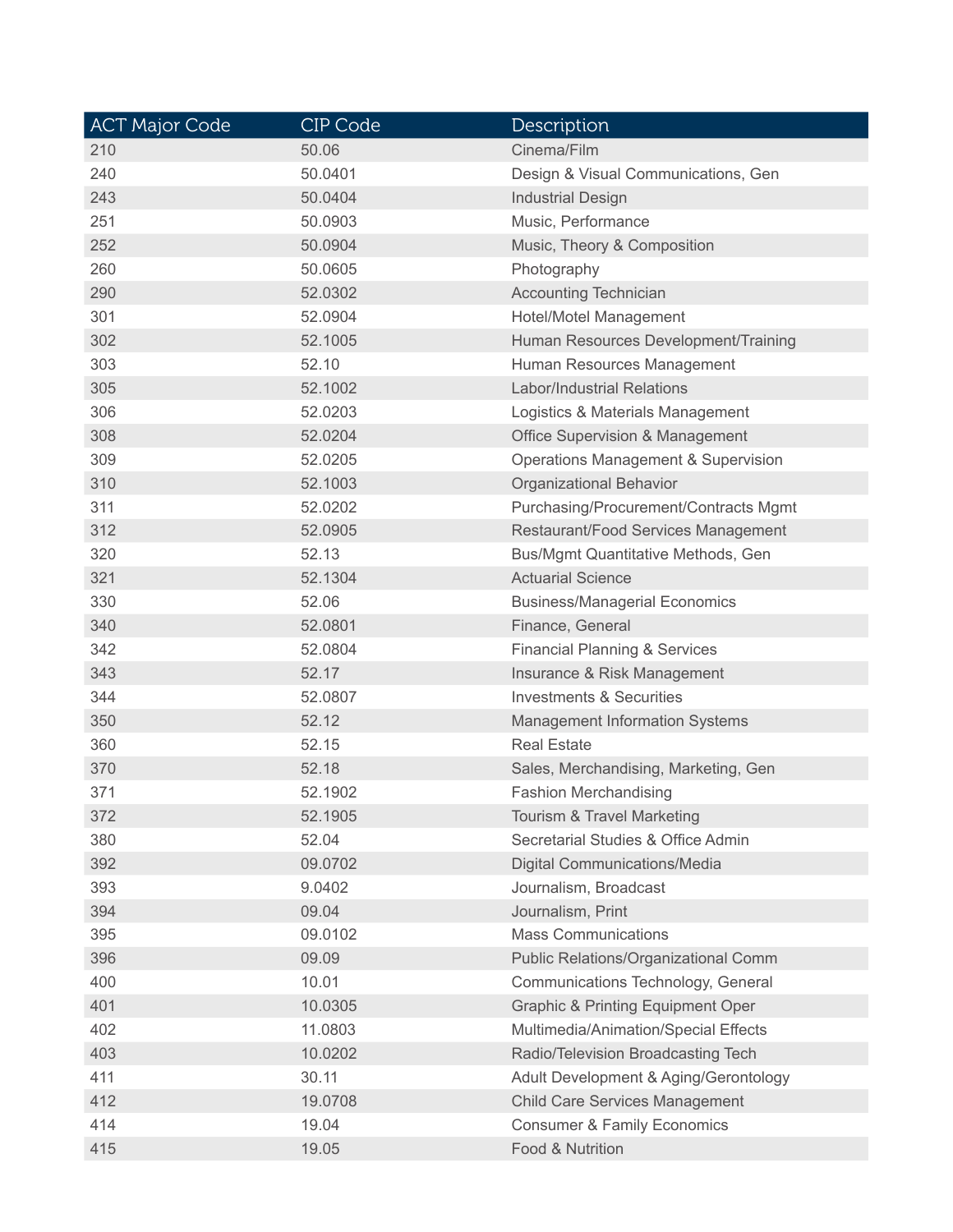| <b>ACT Major Code</b> | CIP Code | Description                                    |
|-----------------------|----------|------------------------------------------------|
| 416                   | 19.09    | <b>Textile &amp; Apparel</b>                   |
| 421                   | 31.0505  | Exercise Sci/Physiology/Kinesiology            |
| 422                   | 31.05    | <b>Health &amp; Physical Education/Fitness</b> |
| 423                   | 31.03    | Parks/Rec/Leisure Facilities Mgmt              |
| 430                   | 12.99    | Personal Services, General                     |
| 440                   | 43.0109  | Protective Services, General                   |
| 441                   | 43.0102  | Corrections                                    |
| 443                   | 43.02    | Fire Protection & Safety Technology            |
| 444                   | 43.0103  | Law Enforcement                                |
| 450                   | 44.99    | <b>Public Administration/Services, Gen</b>     |
| 451                   | 44.02    | Community Organization & Advocacy              |
| 453                   | 44.05    | <b>Public Affairs/Public Policy Analysis</b>   |
| 461                   | 11.09    | <b>Computer Network/Telecommunications</b>     |
| 462                   | 11.07    | <b>Computer Science &amp; Programming</b>      |
| 464                   | 11.10    | <b>Computer System Administration</b>          |
| 465                   | 11.0802  | Data Management Technology                     |
| 466                   | 11.04    | <b>Information Science</b>                     |
| 467                   | 11.0801  | Webpage Design                                 |
| 471                   | 27.03    | <b>Applied Mathematics</b>                     |
| 472                   | 27.05    | <b>Statistics</b>                              |
| 480                   | 13.11    | <b>Counseling &amp; Student Services</b>       |
| 490                   | 13.04    | <b>Educational Administration</b>              |
| 500                   | 13.10    | <b>Special Education</b>                       |
| 511                   | 13.03    | Curriculum & Instruction                       |
| 512                   | 13.121   | Early Childhood Education                      |
| 513                   | 13.1202  | <b>Elementary Education</b>                    |
| 514                   | 13.1203  | Junior High/Middle School Education            |
| 515                   | 13.1201  | <b>Postsecondary Education</b>                 |
| 516                   | 13.1205  | <b>Secondary Education</b>                     |
| 517                   | 13.15    | <b>Teacher Assisting/Aide Education</b>        |
| 520                   | 13.13    | Teacher Education, Subject-Specific            |
| 521                   | 13.1301  | <b>Agricultural Education</b>                  |
| 522                   | 13.1302  | <b>Art Education</b>                           |
| 523                   | 13.1303  | <b>Business Education</b>                      |
| 524                   | 13.1319  | <b>Career &amp; Technical Education</b>        |
| 525                   | 13.1401  | English-as-Second-Language Education           |
| 526                   | 13.1305  | English/Language Arts Education                |
| 527                   | 13.1306  | Foreign Languages Education                    |
| 528                   | 13.1307  | <b>Health Education</b>                        |
| 529                   | 13.1311  | <b>Mathematics Education</b>                   |
| 530                   | 13.1312  | <b>Music Education</b>                         |
| 532                   | 13.1316  | <b>Science Education</b>                       |
| 533                   | 13.1317  | Social Studies/Sciences Education              |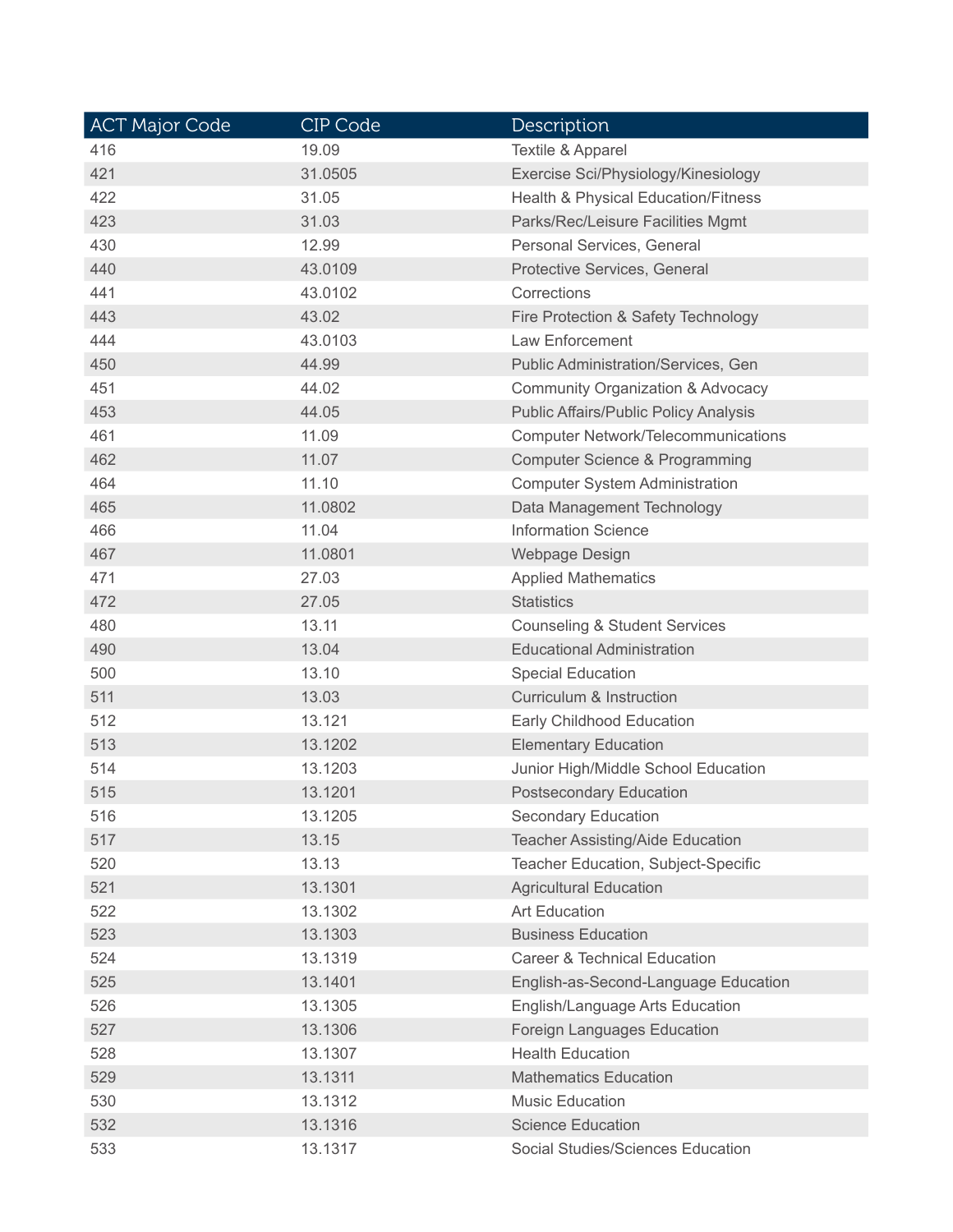| <b>ACT Major Code</b> | CIP Code | <b>Description</b>                               |
|-----------------------|----------|--------------------------------------------------|
| 541                   | 14.02    | Aerospace/Aeronautical Engineering               |
| 542                   | 14.03    | Agricultural/Bioengineering                      |
| 543                   | 14.04    | <b>Architectural Engineering</b>                 |
| 545                   | 14.07    | <b>Chemical Engineering</b>                      |
| 546                   | 14.08    | <b>Civil Engineering</b>                         |
| 547                   | 14.09    | <b>Computer Engineering</b>                      |
| 548                   | 14.33    | <b>Construction Engineering/Management</b>       |
| 549                   | 14.1     | Electrical, Electronic, & Comm Engr              |
| 550                   | 14.14    | <b>Environmental Health Engineering</b>          |
| 551                   | 14.35    | <b>Industrial Engineering</b>                    |
| 552                   | 14.19    | <b>Mechanical Engineering</b>                    |
| 553                   | 14.23    | <b>Nuclear Engineering</b>                       |
| 560                   | 15.13    | Drafting/CAD Technology, General                 |
| 561                   | 15.1303  | Architectural Drafting/CAD Technology            |
| 562                   | 15.1306  | Mechanical Drafting/CAD Technology               |
| 571                   | 15.0801  | Aeronautical/Aerospace Engr Tech                 |
| 572                   | 15.01    | Architectural Engineering Technology             |
| 573                   | 15.0803  | <b>Automotive Engineering Technology</b>         |
| 574                   | 15.02    | <b>Civil Engineering Technology</b>              |
| 575                   | 15.12    | <b>Computer Engineering Technology</b>           |
| 576                   | 15.10    | <b>Construction/Building Technology</b>          |
| 577                   | 15.03    | Electrical/Electronics Engr Tech                 |
| 578                   | 15.04    | Electromech/Biomed Engineering Tech              |
| 579                   | 15.05    | <b>Environmental Control Technologies</b>        |
| 580                   | 15.06    | <b>Industrial Production Technologies</b>        |
| 582                   | 15.07    | <b>Quality Control &amp; Safety Technologies</b> |
| 583                   | 15.1102  | <b>Surveying Technology</b>                      |
| 591                   | 23.1402  | American/English Literature                      |
| 592                   | 23.1302  | <b>Creative Writing</b>                          |
| 593                   | 23.1304  | <b>Public Speaking</b>                           |
| 601                   | 16.03    | Asian Languages & Literatures                    |
| 602                   | 16.12    | Classical/Ancient Languages/Lit                  |
| 603                   | 16.0104  | Comparative Literature                           |
| 604                   | 16.0901  | French Language & Literature                     |
| 605                   | 16.0501  | German Language & Literature                     |
| 606                   | 16.0102  | Linguistics                                      |
| 607                   | 16.11    | Middle Eastern Languages/Literatures             |
| 608                   | 16.0905  | Spanish Language & Literature                    |
| 611                   | 51.0702  | Hospital/Facilities Administration               |
| 612                   | 51.071   | Medical Office/Secretarial                       |
| 613                   | 51.0706  | <b>Medical Records</b>                           |
| 620                   | 51.0802  | Medical/Clinical Assisting, General              |
| 621                   | 51.06    | <b>Dental Assisting</b>                          |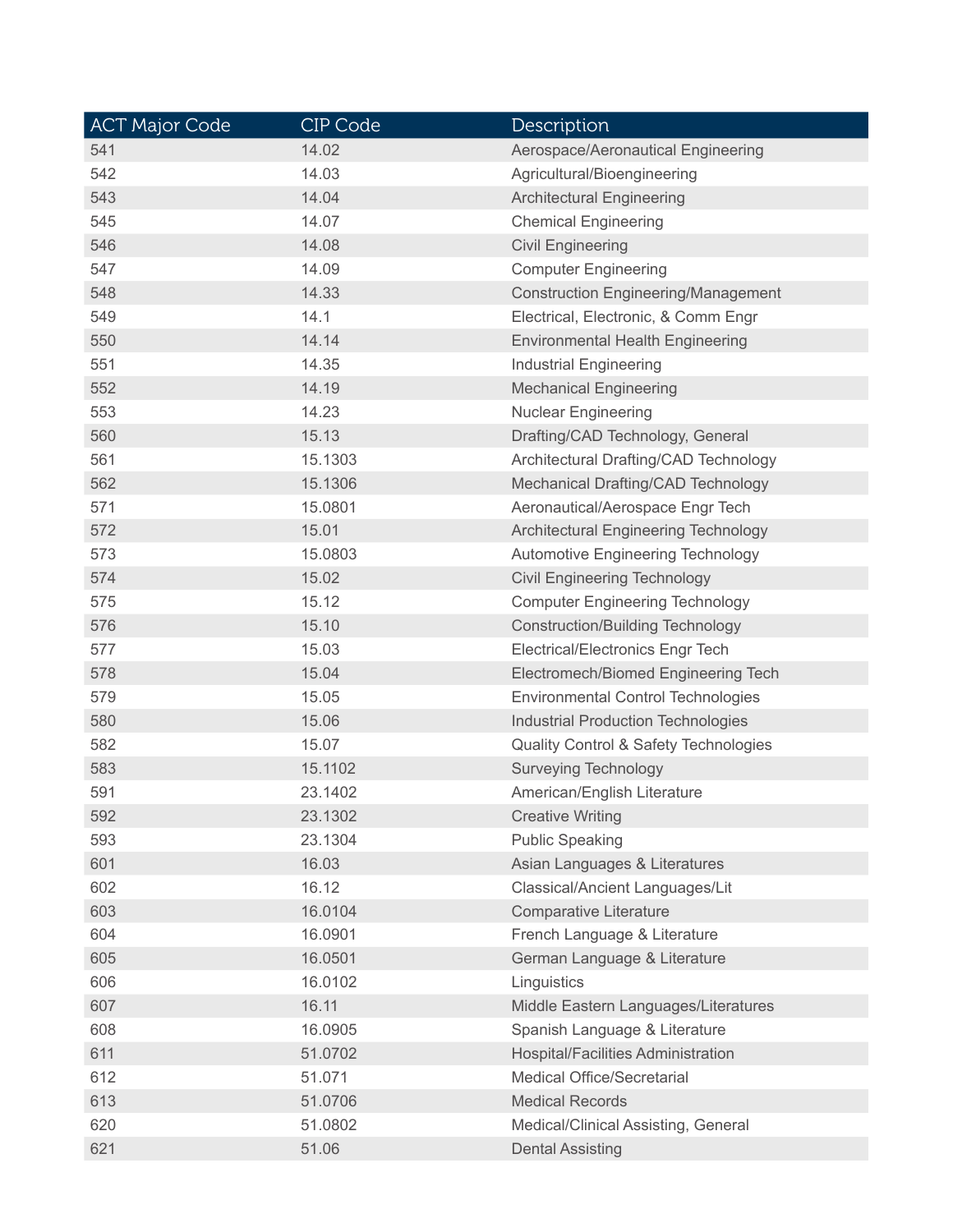| <b>ACT Major Code</b> | CIP Code | Description                                  |
|-----------------------|----------|----------------------------------------------|
| 622                   | 51.0801  | <b>Medical Assisting</b>                     |
| 623                   | 51.0803  | <b>Occupational Therapy Assisting</b>        |
| 624                   | 51.0806  | <b>Physical Therapy Assisting</b>            |
| 625                   | 51.0808  | Veterinarian Assisting/Technology            |
| 630                   | 51.01    | Chiropractic (Pre-Chiropractic)              |
| 640                   | 51.0602  | Dental Hygiene                               |
| 660                   | 51.0904  | <b>Emergency Medical Technology</b>          |
| 673                   | 51.22    | <b>Public Health</b>                         |
| 681                   | 51.1004  | <b>Medical Laboratory Technology</b>         |
| 682                   | 51.0907  | <b>Medical Radiologic Technology</b>         |
| 683                   | 51.0905  | Nuclear Medicine Technology                  |
| 684                   | 51.0908  | <b>Respiratory Therapy Technology</b>        |
| 685                   | 51.0909  | <b>Surgical Technology</b>                   |
| 700                   | 51.39    | Nursing, Practical/Vocational (LPN)          |
| 720                   | 51.17    | Optometry (Pre-Optometry)                    |
| 730                   | 51.19    | Osteopathic Medicine                         |
| 750                   | 51.0912  | <b>Physician Assisting</b>                   |
| 760                   | 51.15    | Therapy & Rehabilitation, General            |
| 761                   | 51.1501  | Alcohol/Drug Abuse Counseling                |
| 762                   | 51.3501  | Massage Therapy                              |
| 763                   | 51.1508  | <b>Mental Health Counseling</b>              |
| 764                   | 51.2306  | <b>Occupational Therapy</b>                  |
| 766                   | 51.1502  | Psychiatric/Mental Health Technician         |
| 767                   | 51.23    | <b>Rehabilitation Therapy</b>                |
| 768                   | 51.231   | <b>Vocational Rehabilitation Counseling</b>  |
| 800                   | 39.99    | Theology, General                            |
| 801                   | 39.02    | <b>Bible/Biblical Studies</b>                |
| 802                   | 39.06    | Divinity/Ministry                            |
| 803                   | 39.04    | <b>Religious Education</b>                   |
| 811                   | 49.0102  | Aircraft Piloting & Navigation               |
| 812                   | 49.0104  | <b>Aviation Management &amp; Operations</b>  |
| 830                   | 47.00    | Mechanics & Repairers, General               |
| 831                   | 47.0607  | Aircraft Mechanics/Technology                |
| 832                   | 47.0603  | Autobody Repair/Technology                   |
| 833                   | 47.0604  | Automotive Mechanics/Technology              |
| 834                   | 47.0609  | <b>Avionics Technology</b>                   |
| 835                   | 47.0605  | Diesel Mechanics/Technology                  |
| 836                   | 47.01    | Electri/Electro Equip Install/Repair         |
| 837                   | 47.02    | Heat/Air Cond/Refrig Install/Repair          |
| 841                   | 48.0501  | Machine Tool Technology                      |
| 842                   | 48.0508  | <b>Welding Technology</b>                    |
| 850                   | 49.99    | <b>Transportation &amp; Materials Moving</b> |
| 861                   | 26.02    | <b>Biochemistry &amp; Biophysics</b>         |